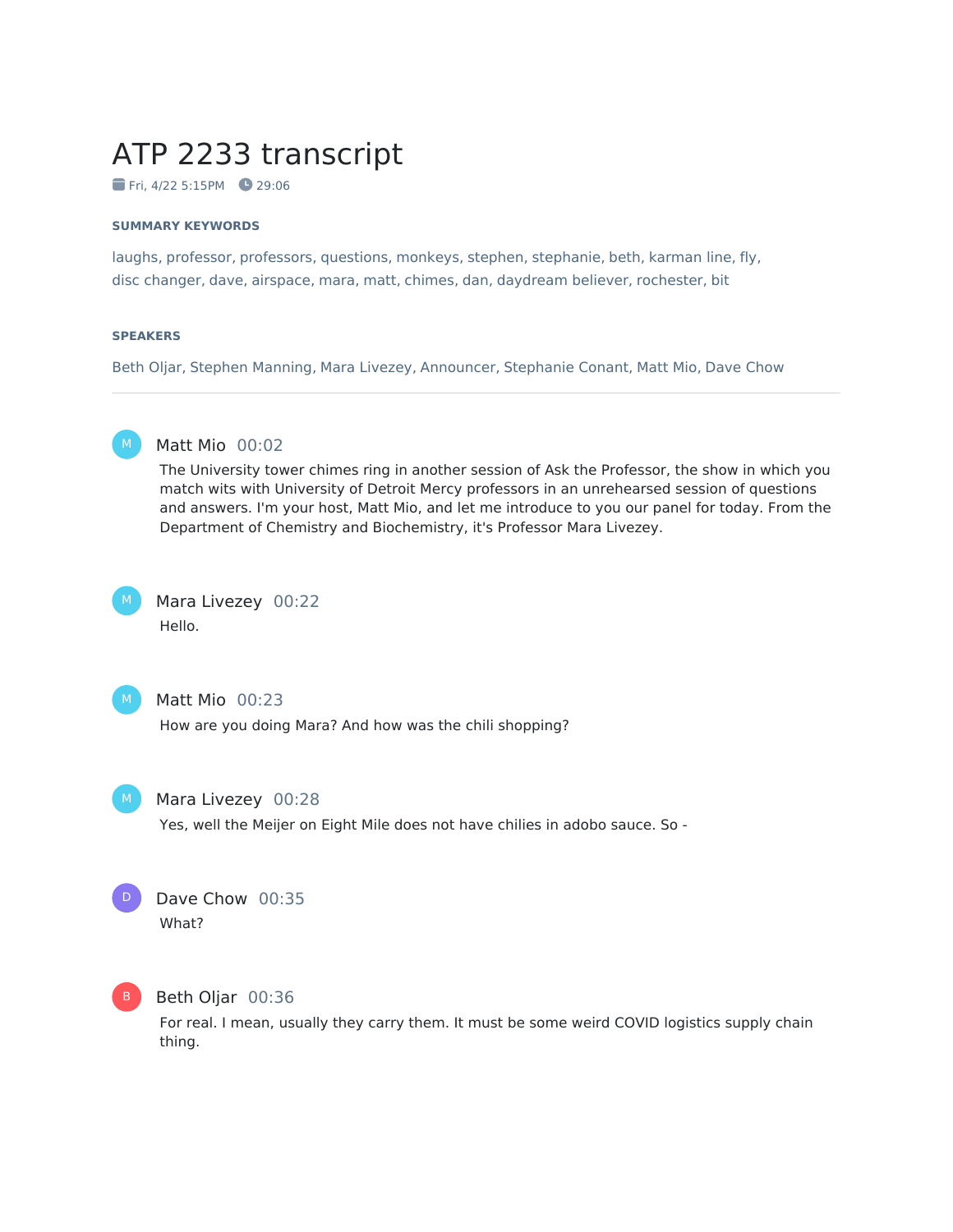

#### Mara Livezey 00:43

I think its supplychain things, because even when I was walking around, they were out of things that seemed odd to be out of. But other than that, shopping was great. I got so many of those just big cans of tomatoes and black beans.



Dave Chow 00:58 Ohhh!



Mara Livezey 00:58

It's gonna be delicious.



#### Matt Mio 00:59

Awesome. Absolutely. Awesome. We are having a Winter Blast event tomorrow and Chem Club is making special chili. No other added chemicals besides good food.



Beth Oljar 01:13 Well, that's what they're telling you.

Dave Chow 01:15 Yeah, The UDM Chernobyl event, ha? D

Matt Mio 01:18 Oh, geez. Winter Blast. Winter Blast.



Matt Mio 01:25

The mushroom cloud over Briggs is dissipating. Oh,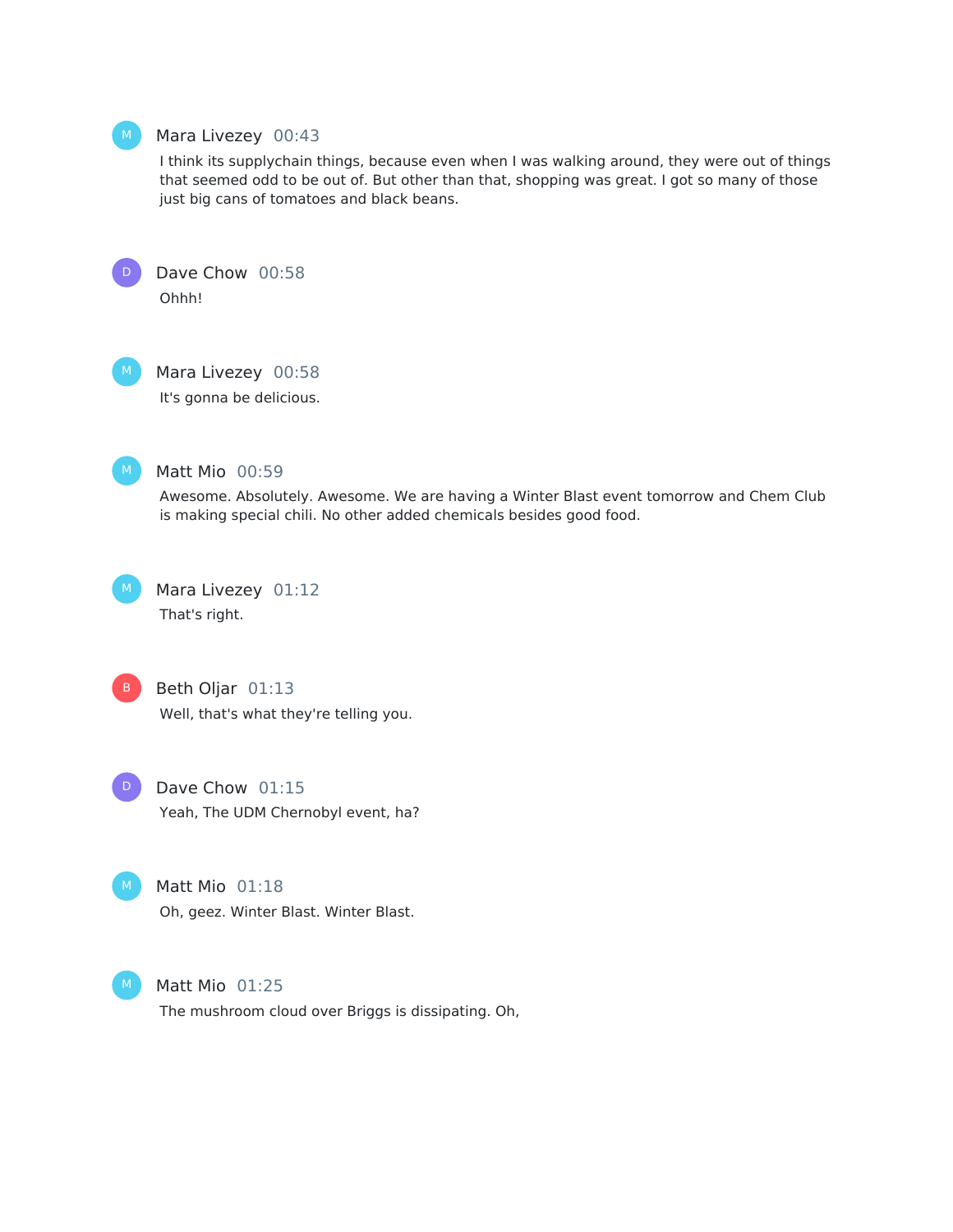### Beth Oljar 01:28

Ukraine has enough to worry about at the moment anyway.

Matt Mio 01:31 Yes, they do.



B

Mara Livezey 01:32 This is true.



Matt Mio 01:33 They most definitely do. Professor Stephanie Conant is here from the Department of Biology.



Mara Livezey 01:38 Hello.

Matt Mio 01:39 What's going on - besides advising?



### Stephanie Conant 01:42

Nothing. Not much. I don't know. I feel like this semester is really slow and really fast - all at the same time.



### Beth Oljar 01:50

Yeah, I know what you mean.



### Matt Mio 01:51

You're not the first person who's said that.



#### Stephanie Conant 01:54

Like every Friday, I'm like, "Oh, that went by fast". And then every Monday I'm like, "I'm not gonna survive it". So - I don't know.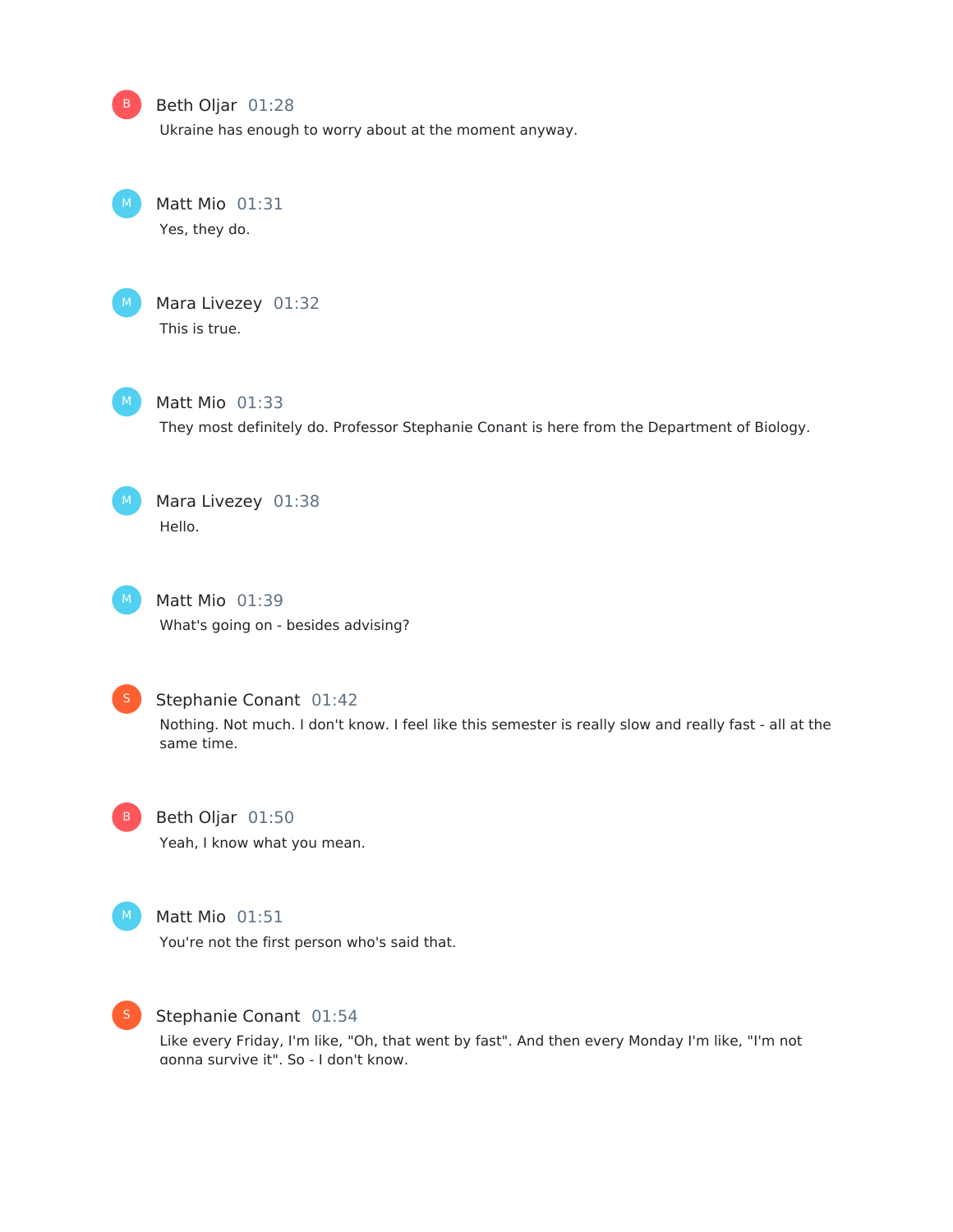

#### Dave Chow 02:00

You really do need me to come by your classroom and yell "free beer" at the top of my lungs, don't you?



#### Stephanie Conant 02:05

They don't need any other excuses to leave



### Matt Mio 02:07

(Laughs) Stephanie, are you seeing - I mean, we've talked about this a little bit. It's been a while since you and I chatted. Are you seeing any interesting student classroom behavior?



### Stephanie Conant 02:22

Not really. I mean, no. I - No. I feel like I have had to be more tough this week than before. Like, there's been a lot of like, "It's fine, right?" And I've been like, "No. It's not fine." So - there's a lot of leeway given, and I feel like I'm having to like rein it all back in.



### Matt Mio 02:49

We do live in a world where, you know, we, because of mostly because of COVID we feel guilty for putting up any boundary. Like I keep assuring the students the semester does have an end date. Like we can't just have everything go forever. You know, so - that much I understand.



#### Stephanie Conant 03:06

Yeah, no, I had to tell a student today that they, uh - I didn't use the word "half-assed" but -





### Stephanie Conant 03:16

Yes, I was - I used a better term, but -

Maraliwazaw N3·18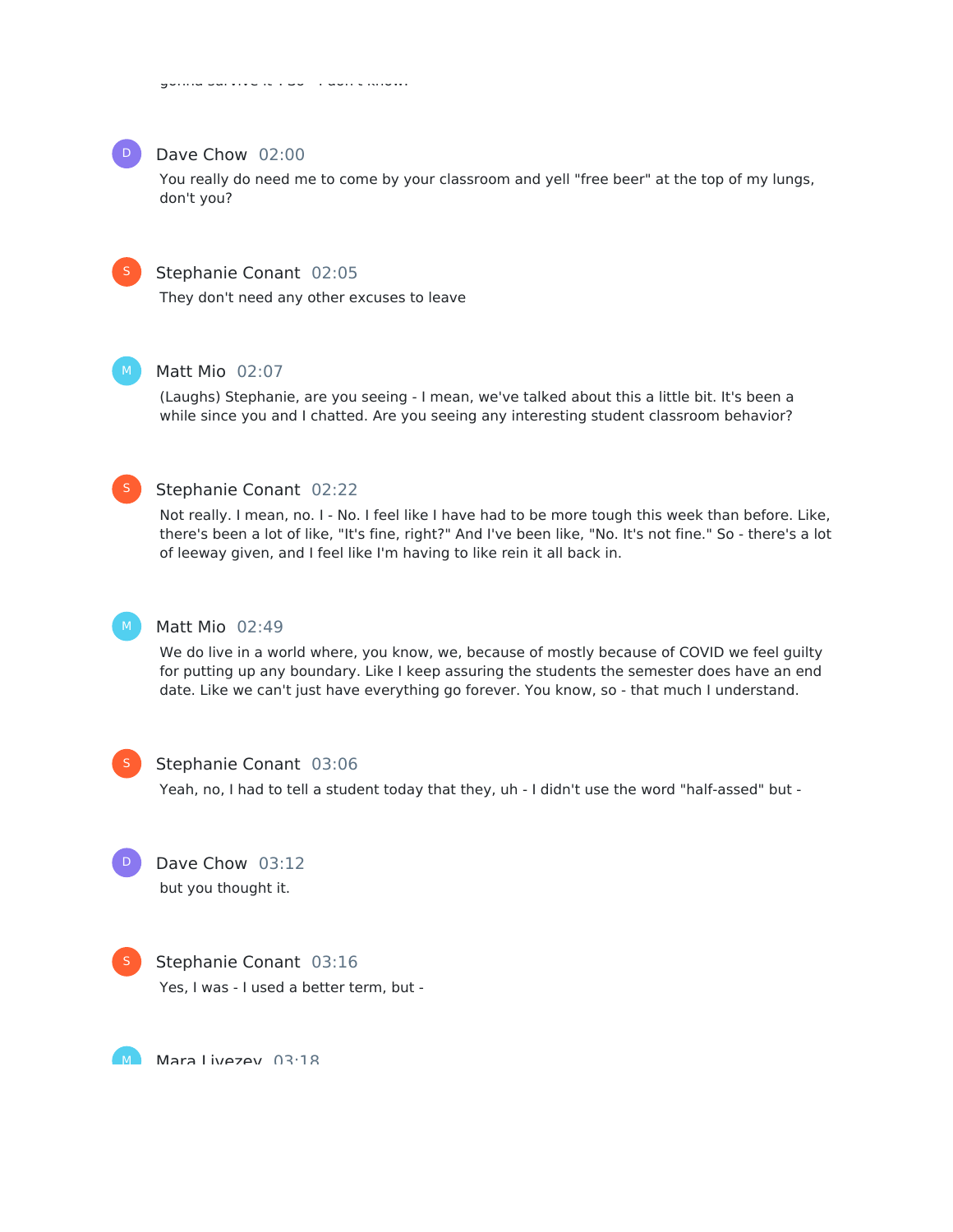Mara Livezey 03:18 Not your best work. M

#### Stephanie Conant 03:20 S

Not your best work - like - you could have done - You could have tried harder.



### Matt Mio 03:24

(Laughs) Well, I'm with you. I may or may not have used with the students this morning "That's not a good look for you". And that was the best I could do.

Stephanie Conant 03:34 (Laughs) Nice. S



Dave Chow 03:36 "I'm disappointed"





### Dave Chow 03:39

(Laughs) Oh, if Sister Erin was only here.



#### Matt Mio 03:44

Let me just say that I guarantee that Professor Stephen Manning isn't missing a nano sneeze of anything that we just talked about.



### Beth Oljar 03:52

Although I did miss the previous discussion on the - the titillating discussion on assessment. (Stephanie laughs) No I don't miss it a bit. Thank you for recognizing that.



### Matt Mio 04:04

(Laughs) No worries. You look very relaxed, and we know that you are. Uh, actually haven't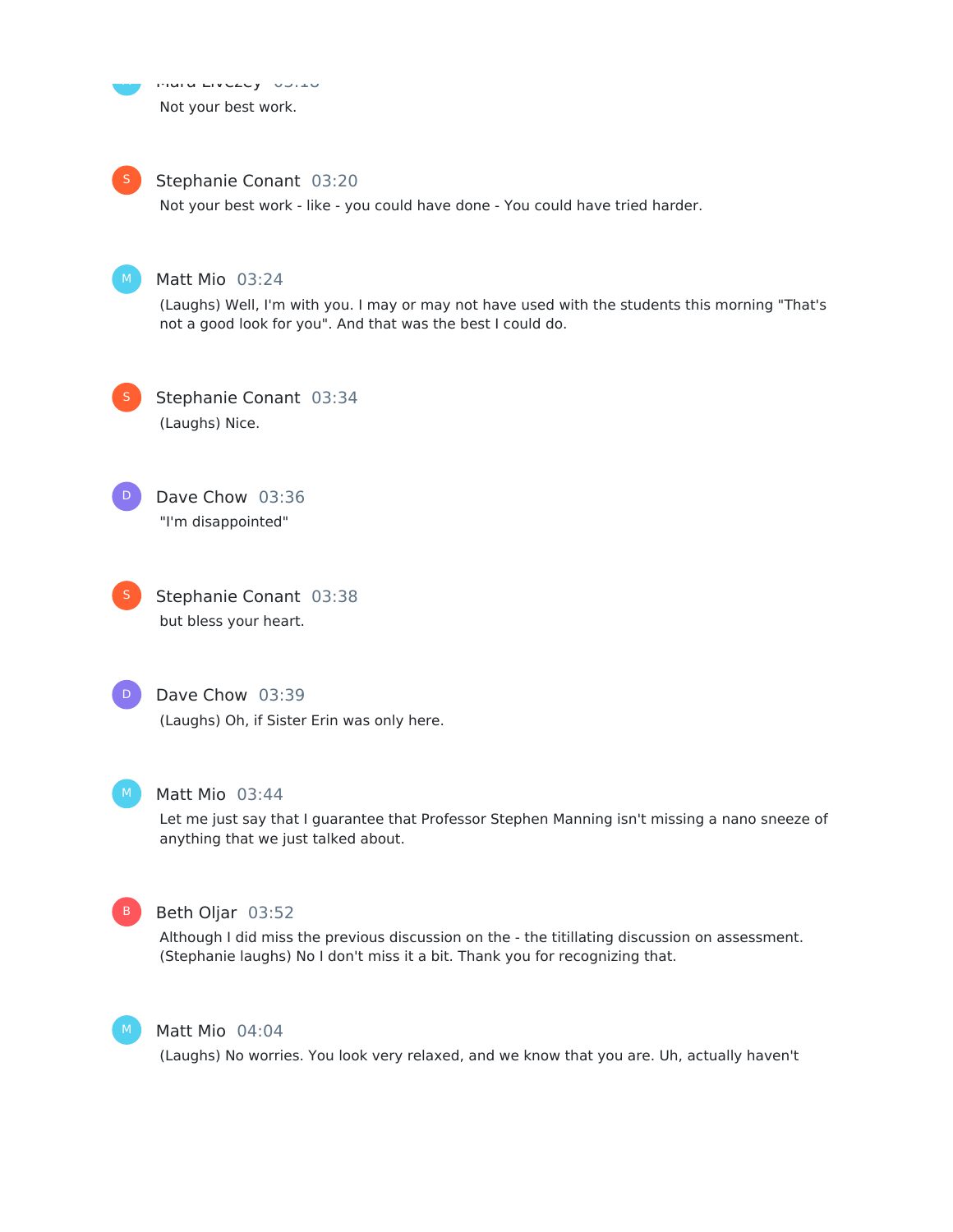seen the - your doggo march by at any point during this broadcast.



#### Beth Oljar 04:19

Yeah, he's, he's out. He's on even more medication. We were dropping him off yesterday. We had to buy more of those pill things, you know, those Monday , Tuesday -



#### Beth Oljar 04:28

Pill pockets? Goll, we had, we had to order more of these, because he has his morning and his dinner time and his bedtime medication.



Matt Mio 04:38 My gosh.



### Beth Oljar 04:39

So -yeah. He's, he's drugged up much of the time.



Matt Mio 04:46 It's all for the best.



### Beth Oljar 04:47

and probably very happy.



#### Stephen Manning 04:48

Yeah, we're dropping them off next Tuesday and we'll be gone for, uh - until the following Thursday at least. We don't - we don't actually know when we're coming back because our flight is - we're taking the risk coming back standby. My nephew, the old air force pilot guy who now is flying for United and he said, "No, don't buy a plane ticket home, I can get you on standby". So we're flying there without a return ticket, which feels a little bit weird, but I've made it clear to him that if this falls through, I'm writing him out of the will. (Matt laughs). So, we'll see.



### Matt Mio 05:31

But if it works, Stephen, if it works, you'll be on cloud nine.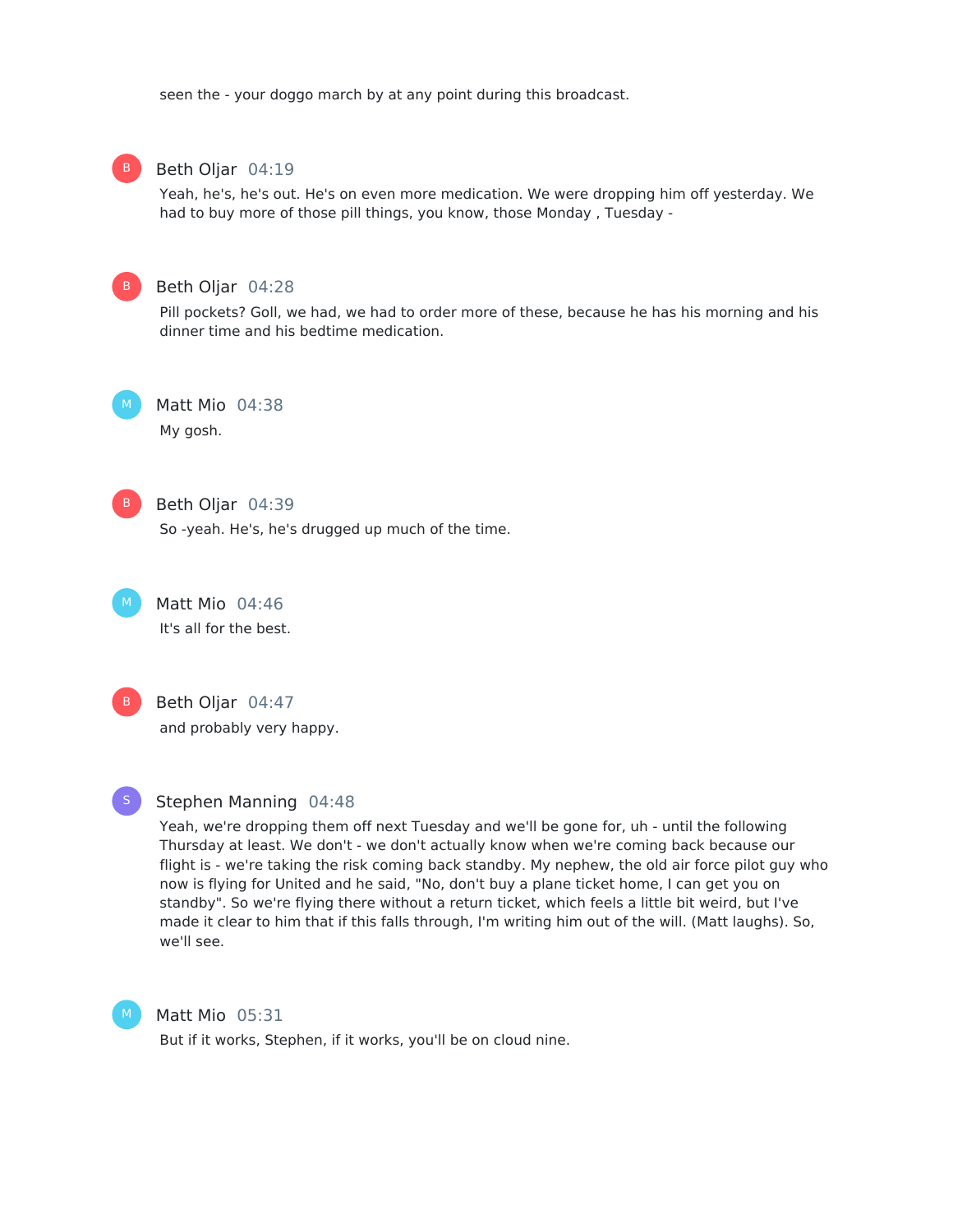

### Beth Oljar 05:35

If it works, we will have flown from Detroit to Phoenix and back for \$78



### Matt Mio 05:41

Geez, that's worth a shot. Professor Beth Oljar is here from Philosophy. How are you doing, Beth?

B

### Beth Oljar 05:49

I'm doing okay.



### Matt Mio 05:51 Would you go to Phoenix for 78 bucks? I feel like I would go to Phoenix for 78 bucks

Stephen Manning 05:56 and back.

Beth Oljar 05:57 Uh, Phoenix would not be my choice, but - B<sup></sup>

Matt Mio 06:00 Oh, okay.

Dave Chow 06:00 But for \$78 - and warm weather. D



Dave Chow 06:06 D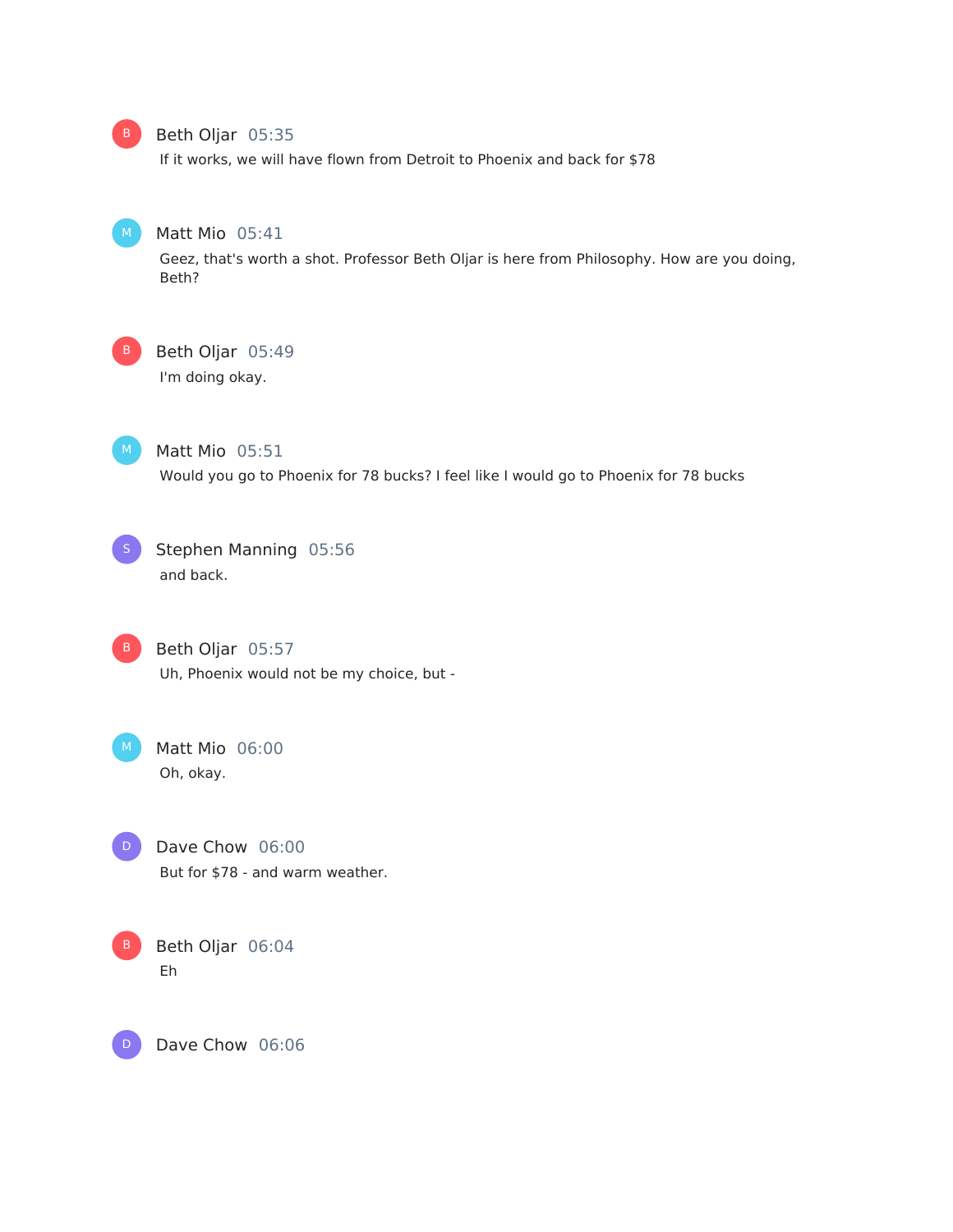Oh, come on. I'd be willing to Clawson for \$78. I mean, geez.



### Dave Chow 06:10

Okay. If you had to stay in the Continental 48 - and avoid Alaska and Hawaii., (The Freak states) like, where would you go for 78 bucks right now, Beth? (Dave laughs)





Beth Oljar 06:23

Wait a minute. Matt, shouldn't we save this for the end of the show. It's a great Imponderable.

Beth Oljar 06:28 Maybe to Oregon.

Beth Oljar 06:30 Oh, okay. B



Beth Oljar 06:31

So I could go to the coast, or Idaho to see my sister.

Matt Mio 06:35 Sure. Yeah, that's nice.

 $\mathbf{D}$ 

Dave Chow 06:37

Come on, Beth. Astoria at this time of the year would be wonderful. Right?



#### Beth Oljar 06:40

Astoria is not my part of Ore -. It's gorgeous. And I love it. But that's not my part of the Oregon coast. I'm a Lincoln city, Cannon Beach kind of girl.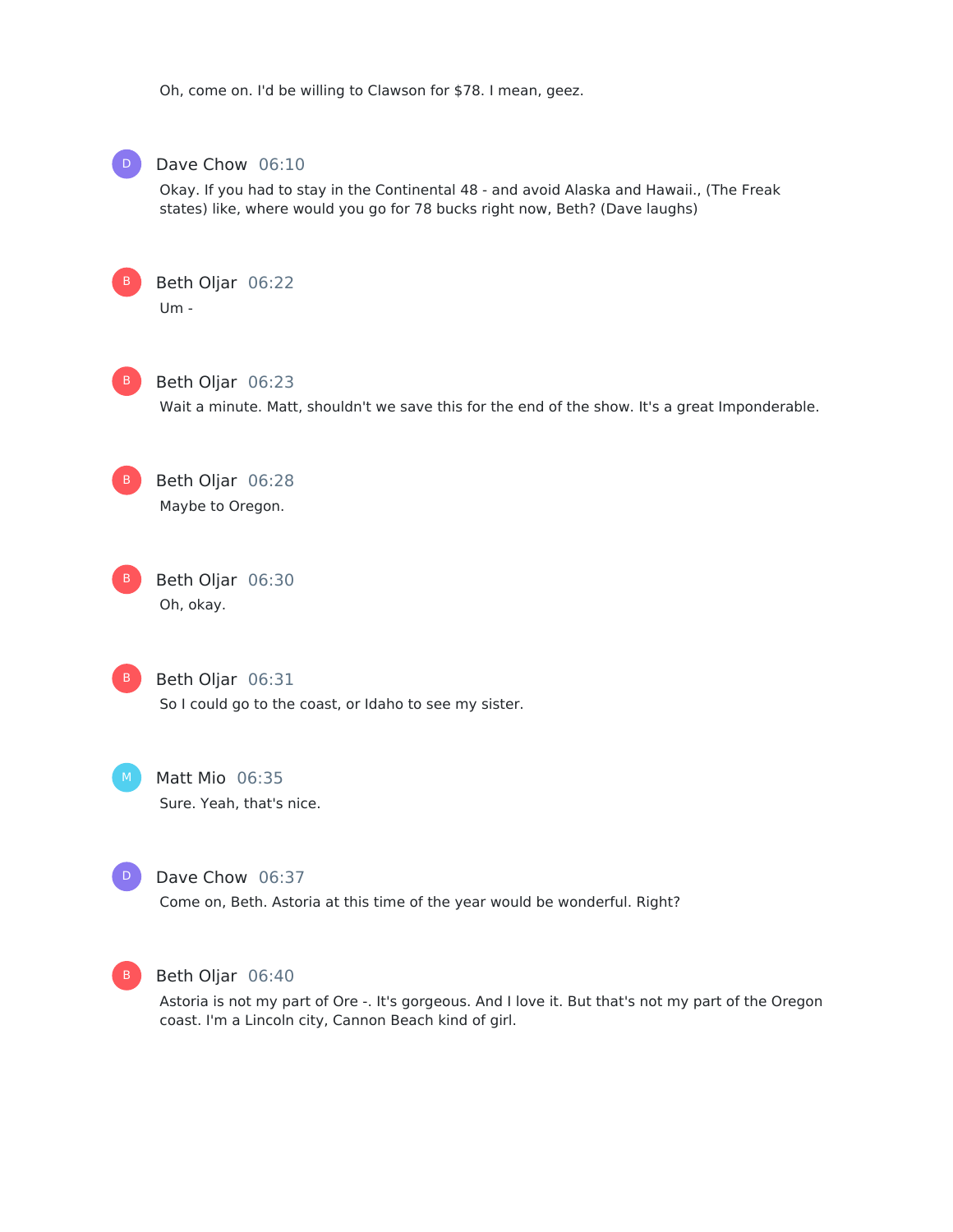#### Dave Chow 06:53

Yep. Yep. Understood. I've camped there.

### Matt Mio 06:56

Not a Guney, not a Guney. Of course, we've heard a few times chiming in Professor Dave Chow is here. You actually heard the real tower chimes there in the background. If you were paying attention. (Dave laughs) I confused myself a little bit, by the way, doing recitation this morning - because I always wait for the 8am clock tower. And I launched right into the Ask the Professor intro. They didn't notice. But -



#### Dave Chow 07:21

Matt, remember - you were there earlier than most herbivores on campus. I mean -



### Matt Mio 07:26

That's right. That's right. But we have Professor Dave Chow.



#### Dave Chow 07:29

Pleasure to be here as always.



### Matt Mio 07:31

Excellent. You're CCS on your hat, but are you Tigers on your hoodie or what?



### Matt Mio 07:37

I knew it. I knew it. The Medicine Hat Tigers.



### Dave Chow 07:40

I've also got some other swag too, but it's a little too loud too be wearing on camera. So I'll, I'll hold back.

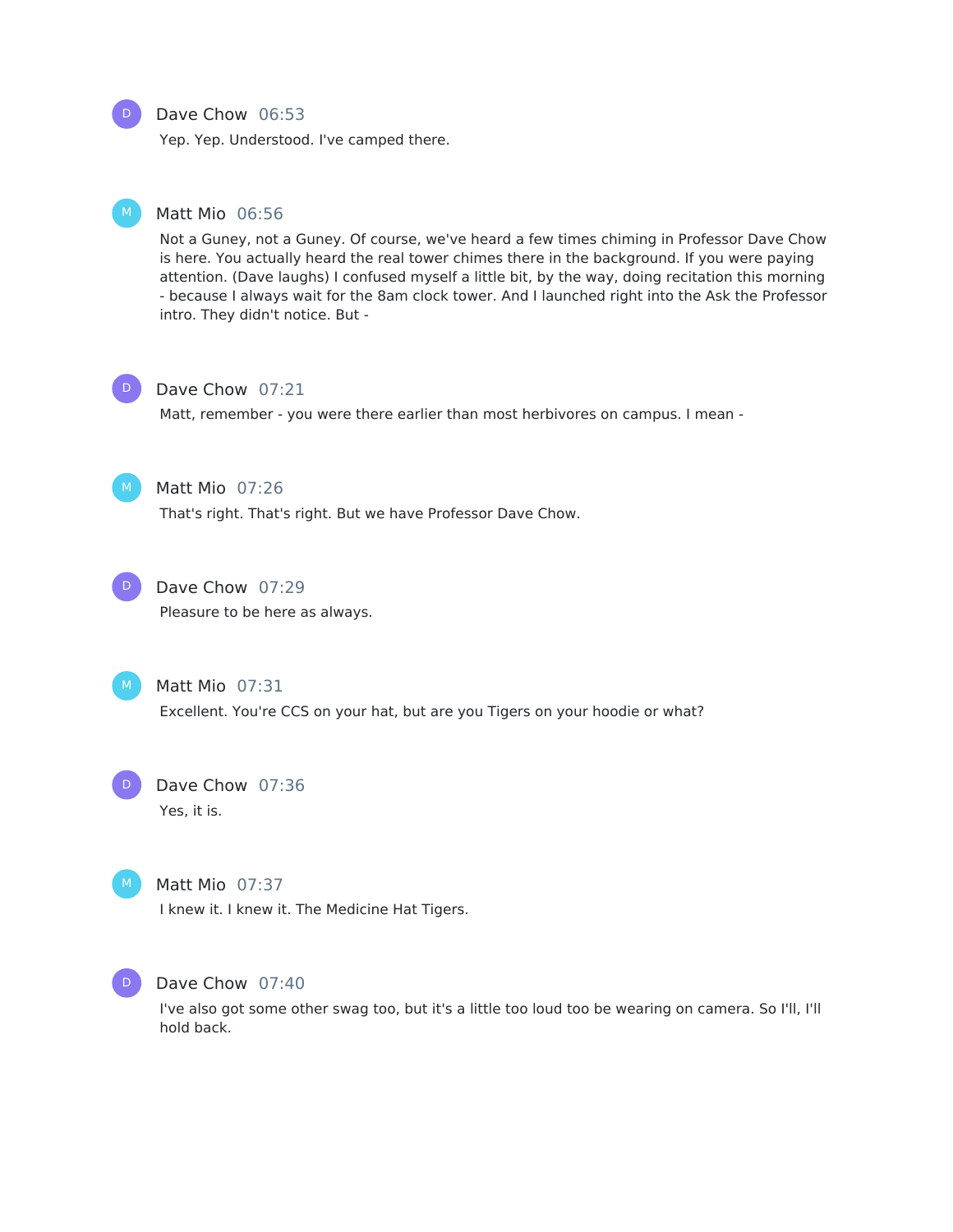

### Matt Mio 07:46

Regale us with some interesting entertainment-based project that you're working on, Dave.



### Dave Chow 07:52

I'm working on Toyota at the very moment. Last week I was working on Cliff Bars for kids. I think I mentioned that to you.



#### Matt Mio 07:59

Mm-hm.



### Dave Chow 07:59

And prior to that, I was working on Facebook.



## Matt Mio 08:02

Nice.



#### Dave Chow 08:03

The Facebook stuff is a little out there, though. So it's like, I'm still, like, dumbfounded at it all. And I think we're following that up next week. So, we shall see.



#### Beth Oljar 08:13

You did a Super Bowl thing, did you not?



### Dave Chow 08:15

Several. Um, actually the Superbowl stuff that I worked on did not go this year. I worked on the Cadillac stuff. And they went with a Chevy - Mike Myers stuff instead.



#### Dave Chow 08:26

So, that was a huge buy for them. It was between Chevy GMC truck and GM in general. They went with that. So no big deal.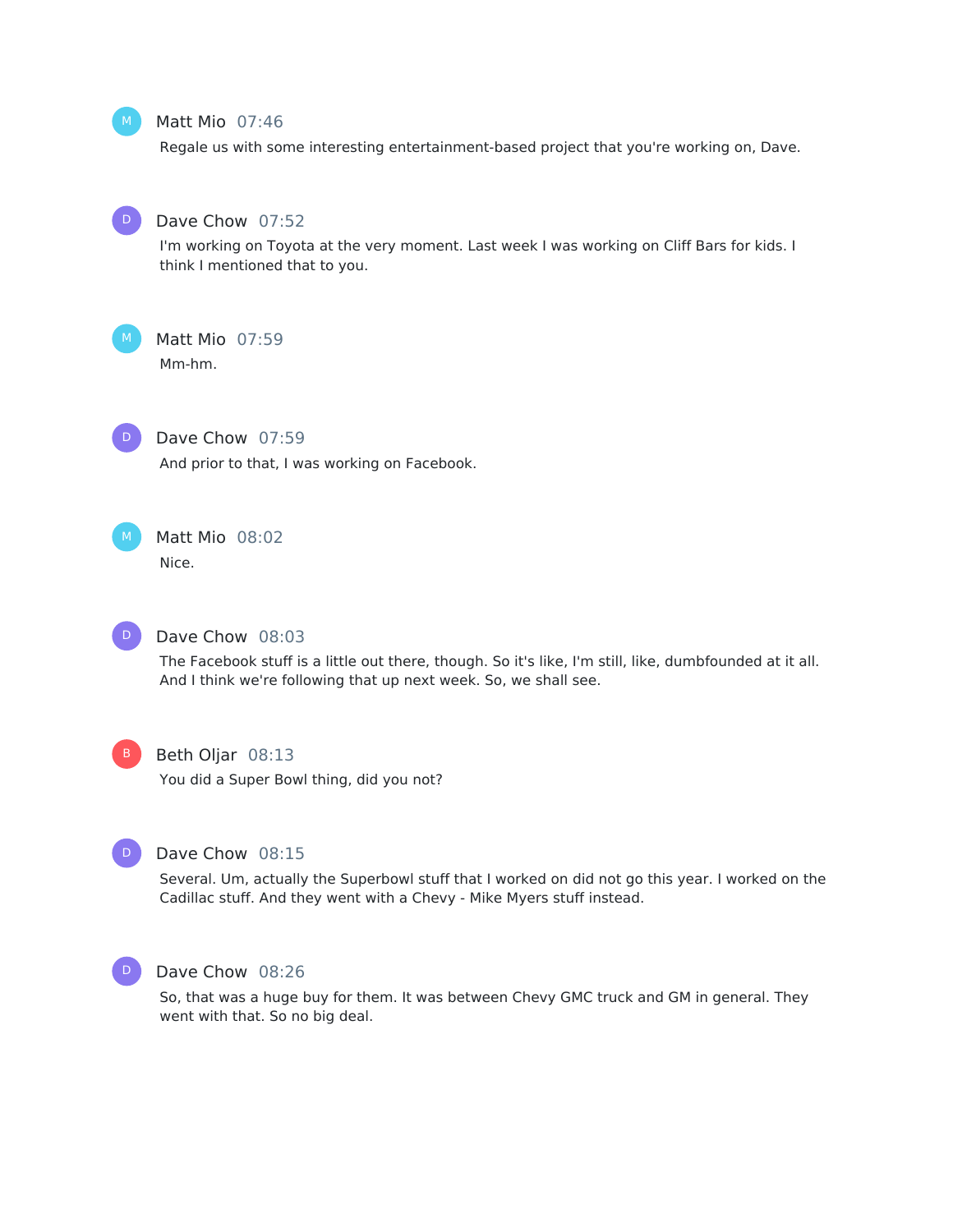Matt Mio 08:26 Okay.  $M_{\odot}$ 

Matt Mio 08:36 Cool.  $M_{\odot}$ 



Dave Chow 08:36 It's a living.



#### Matt Mio 08:39

All right, folks, this is a program where you could send us questions regarding anything. If you stump the panel, you win a prize. Send us the questions in a number of ways. You can email us at ATP at UDMercy dot edu. find us on Facebook or Instagram, or listen on your favorite smart speaker by asking it to play Ask The Professor at University of Detroit Mercy. "Dear professors, as I get ready to retire for the evening, I didn't want you to think the Burroughs family had forgotten about sending a new question set to the show. Sadly, it's been too long since we've done that. We've even slacked off on the urgency, sending in a new list of Imponderables, but we're on it. Questions are relatively easy to accumulate as we run across random facts that we think are appropriate for your show. The Imponderables, of course, take a little more brainpower and deeper thinking. We want them to be challenging and thought provoking. Sadly, we will not be asking things like what's your favorite noble gas and want all topics that the professors can relate to and ponder deeply. Rest assured, that list is being worked on. So here are 20 questions we've compiled that we hope will still remain challenging. Warmest greetings from Valencia, California. Frank and the Burroughs family".



#### Dave Chow 09:48

Wow. Mara just about jumped out of her skin when you said favorite noble gas. I mean -



#### Mara Livezey 09:52

Finally - something I know about.



#### Matt Mio 09:55

There's only a handful of them. Okay, oh, It's going to be difficult with so many different cities in the United States to get laser focused on this one. So probably, if you can tell me the state - What is the location of the oldest continually operating McDonald's franchise?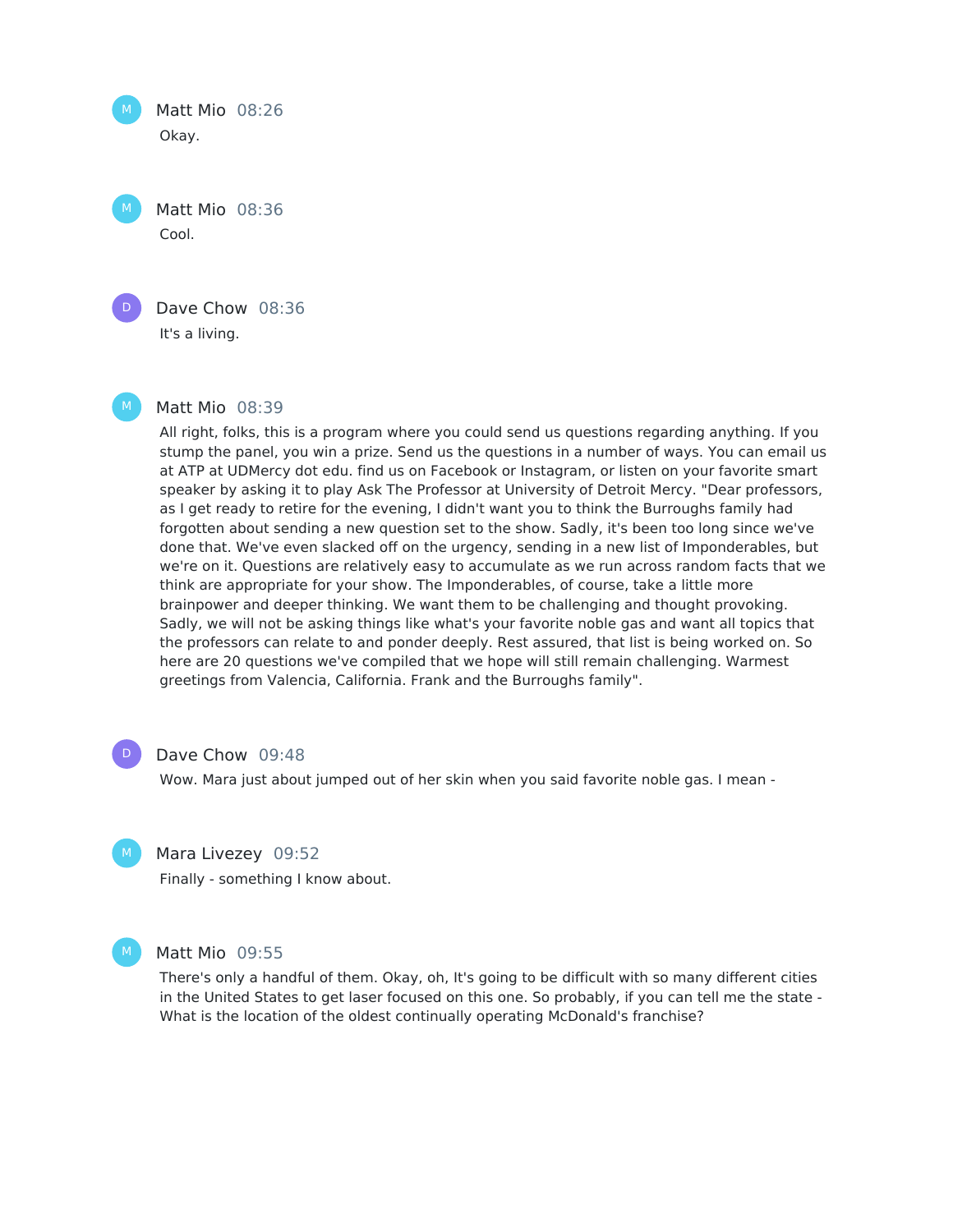### B Beth Oljar 10:16

It's somewhere in California.



 $M$  Matt Mio  $10:18$ 

It is in California. Yeah, it's the original McDonald's brothers restaurant in Downey, California.

Dave Chow 10:25 Where's Downey?  $\Box$ 

**S** Stephanie Conant 10:27 Right - that side of the US.

 $\Box$ 

Dave Chow 10:29 Okay.

 $M$  Matt Mio 10:30 You know, over there.



D Dave Chow 10:31 (Laughs) The Left Coast. Yeah. Over there.



 $M$  Matt Mio  $10:37$ In what state or city - It's a city you know - is the National Toy Hall of Fame located?



Matt Mio 10:47 It is!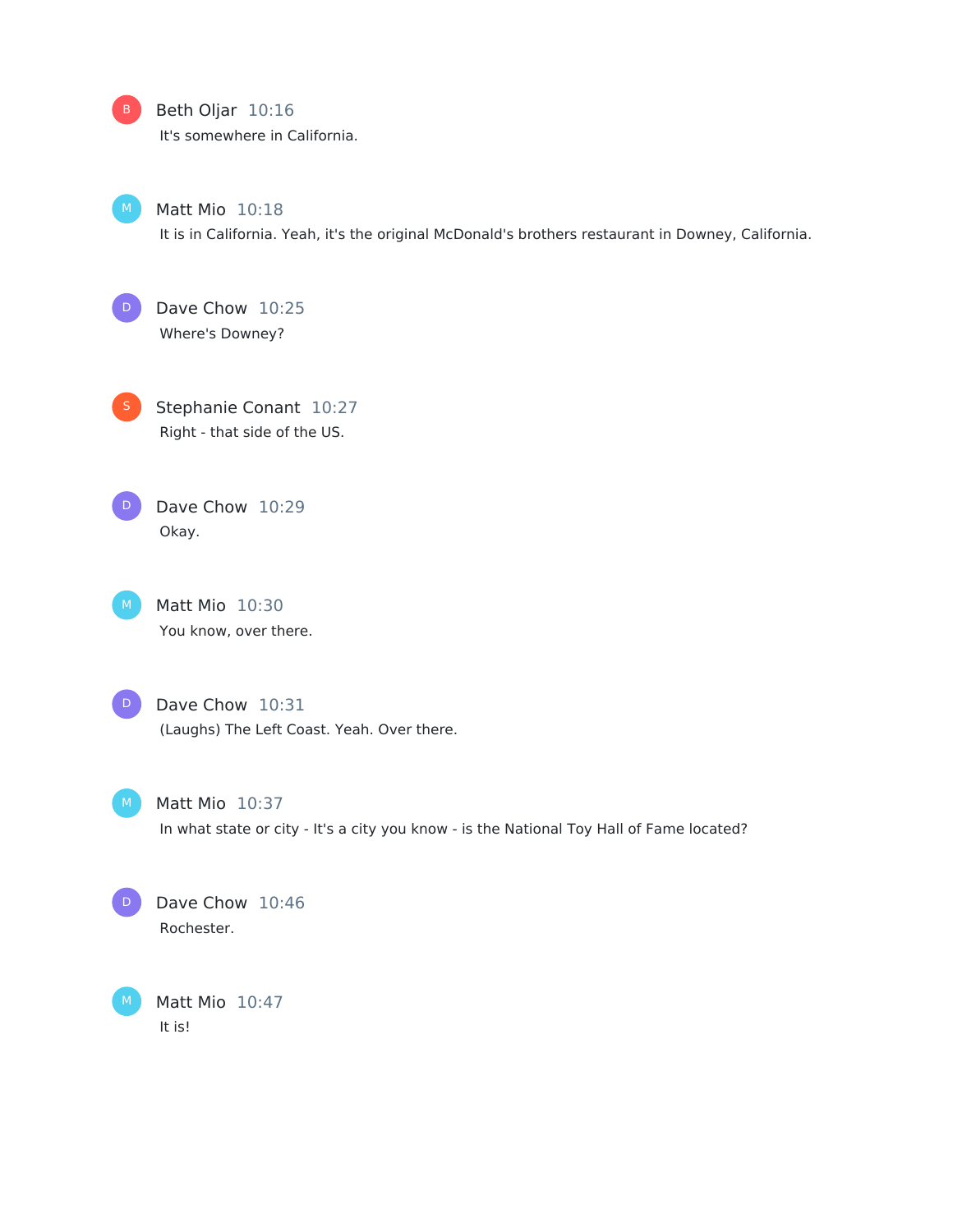# Dave Chow 10:48

New York.

## Matt Mio 10:49

Rochester, New York. Not Rochester, Michigan.



D

### Dave Chow 10:51

No, no, no. The only reason I know is because when our executive producer got married, that's where he got married.



### Beth Oljar 10:58

It was - Oh, right. I knew it was in New York. I didn't know it was Rochester. Okay.



### Dave Chow 11:03

It was a fun time. Do you take this Slinky?

Matt Mio 11:03 Very nice.



### Matt Mio 11:11

Do you take this, Mr. Potatohead to be your lawfully wedded potato. What was the retail price of the very first Etch A Sketch toy? And that was sold in 1960, to sort of frame the question.

Mara Livezey 11:26 Five dollars



Beth Oljar 11:29 B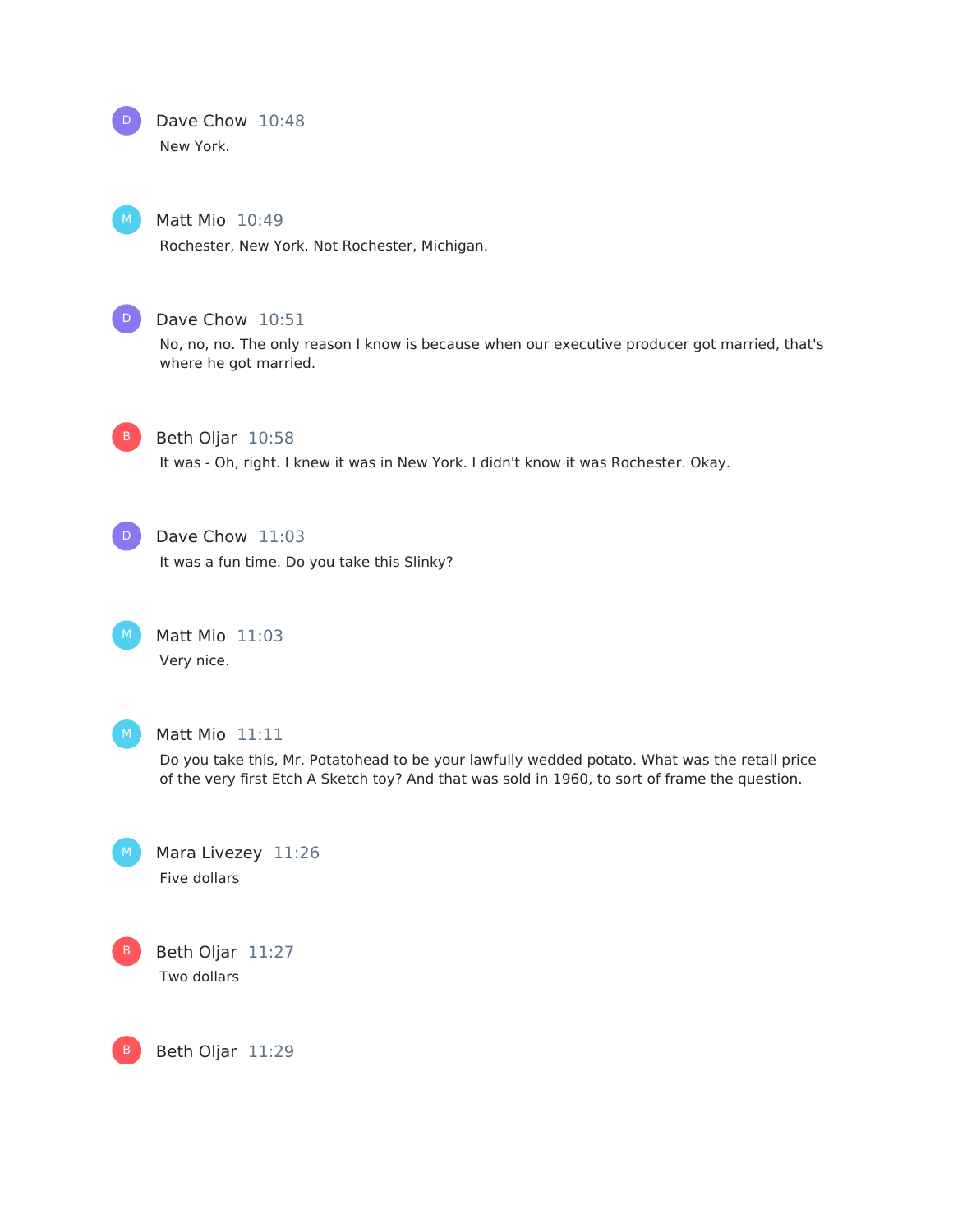

### Matt Mio 11:31

You're all like really close. It retailed for 299. The very first Etch-a-Sketch, so it was pretty cheap.



### Dave Chow 11:38

Yeah. Well, by today's standards, I wonder what, what's 299 in -

Beth Oljar 11:43 Adjusted dollars?



Dave Chow 11:46 Yeah D





### Matt Mio 11:49

Yep. Or - I would have had Dan start crunching the numbers, if he was here. Which came first, professors. The name of Lake Ontario, or the province name of Ontario?

Beth Oljar 12:03 The lake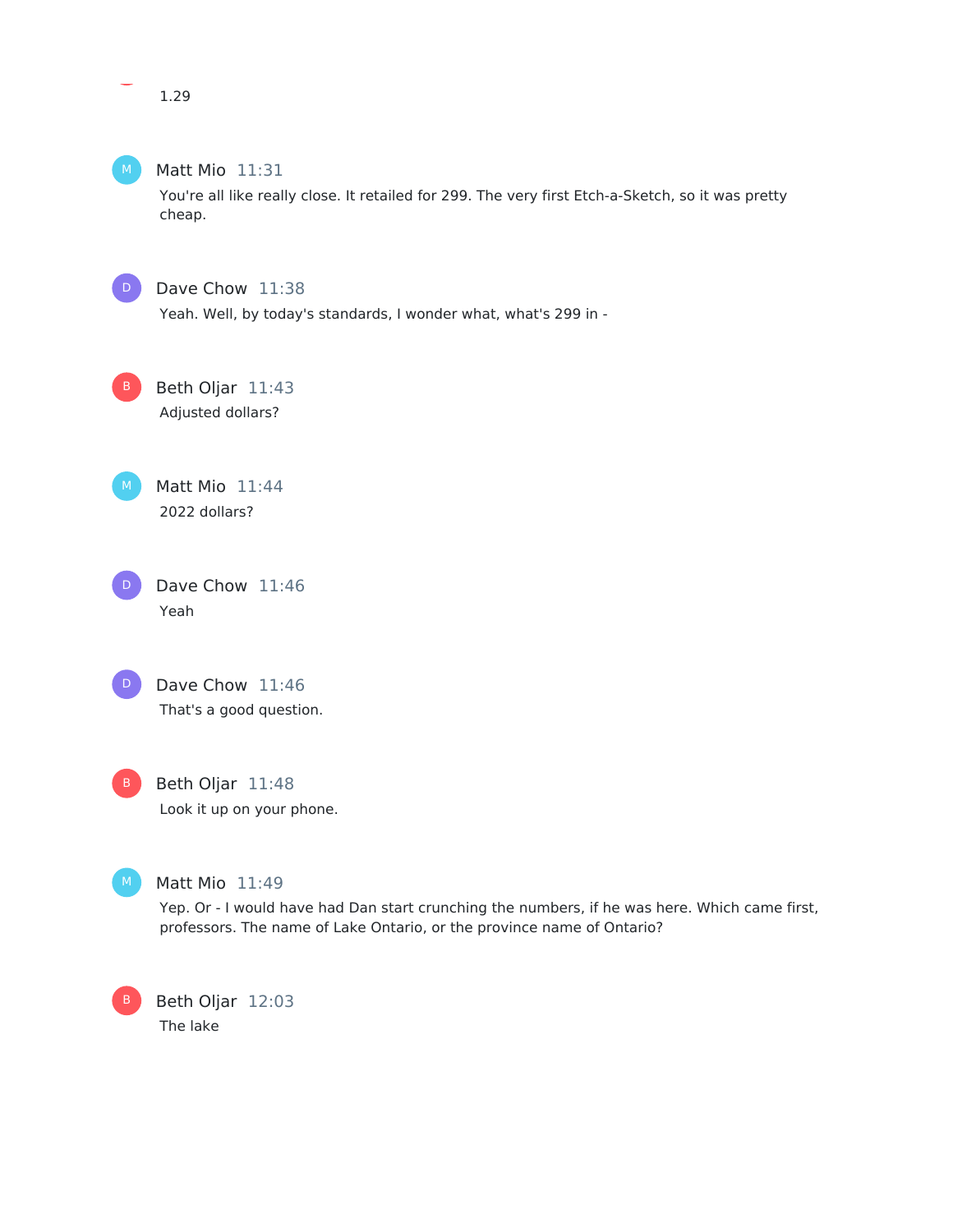### Matt Mio 12:04

It was the lake - for whatever reason. It was the lake.



 $M$ 

## Dave Chow 12:07

Yeah.



### Matt Mio 12:09

The Great Lake Ontario. Today, as far as I know, not on fire. What percentage of American adults do not practice the religion that they were raised to?



Stephanie Conant 12:23 42%



B Beth Oljar 12:27 I was going for 60. Yeah.



### D Dave Chow 12:30 Let's go with 80. I'll push it.



#### Matt Mio 12:33

I just need something from Stephen, and then we'll have a winner.



### Stephen Manning 12:35 35%.



Dave Chow 12:37

You want me to text Kendra and get an answer. I mean -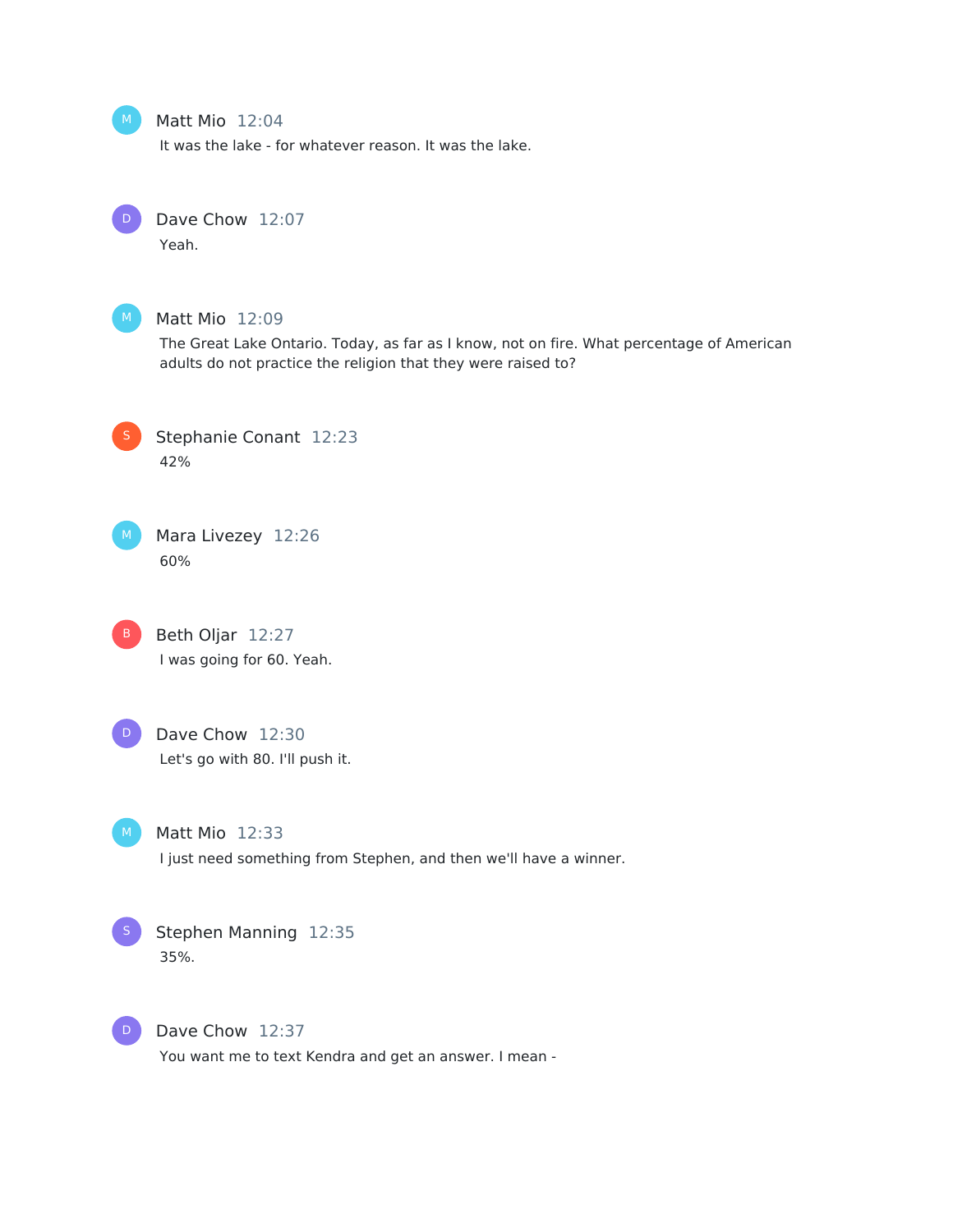

### Stephen Manning 12:39

Stephen wins. You don't have to text her. It's 33%. It's 1/3. 1/3.

You want me to text Kendra and get an answer. I mean -



D



### Matt Mio 12:47

For whatever that statistic could mean. I mean, there's so many different ways to interpret that. Like, "I was born a snake handler. I'm gonna die a snake handler" you know, I -



### Dave Chow 12:57

Literally and figuratively, right? "I got bit." Oh!



#### Matt Mio 13:01

Exactly. What was on the last number one hit by everybody's favorite band, The Monkeys?



### Dave Chow 13:10 Oh, come on Beth.

B Beth Oljar 13:12 Daydream Believer?



#### Dave Chow 13:13

It was not. I believe you might be mixing a couple of signals there.

B Roth Oliar 13:18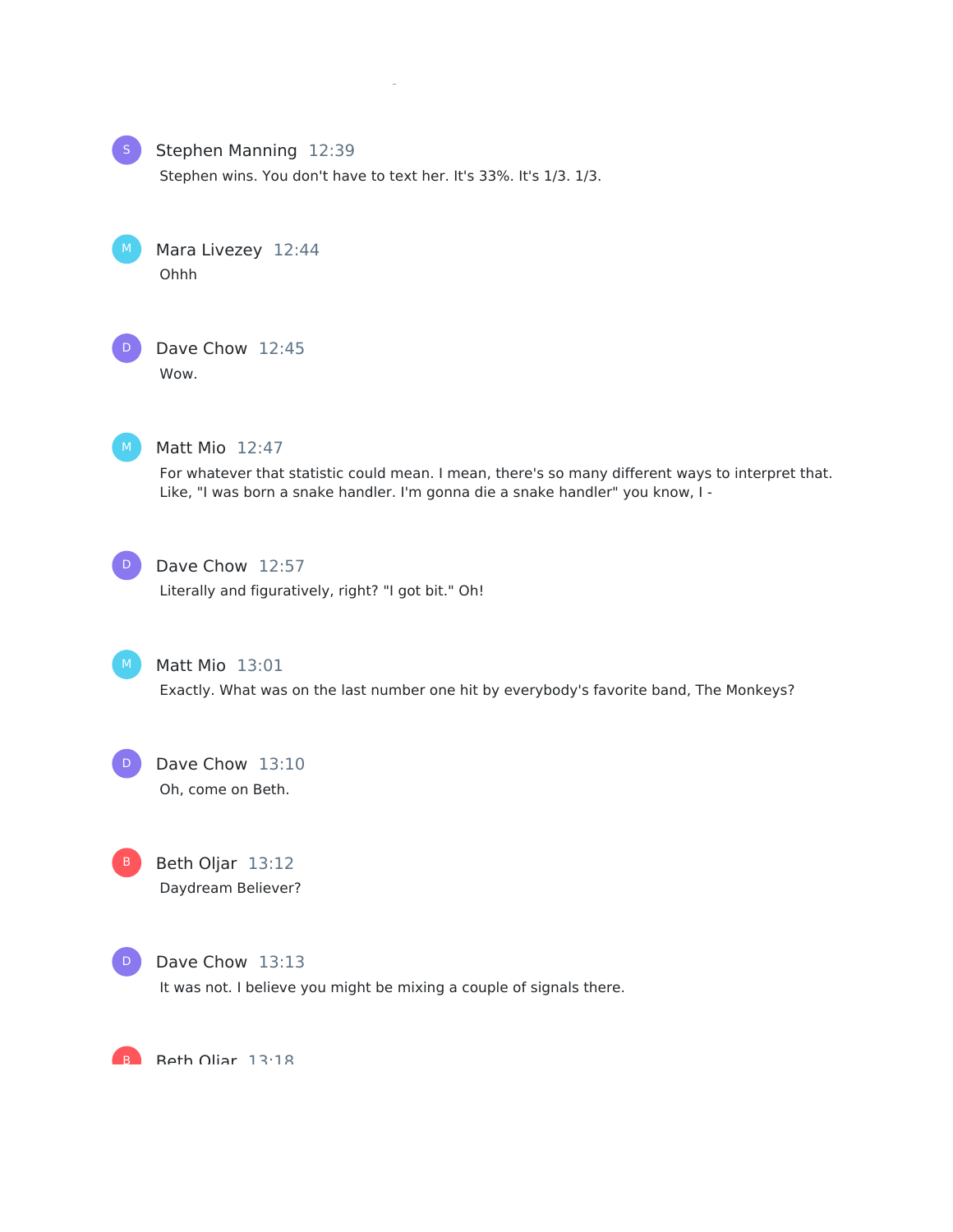r Douronjar 13:18 Wait. The question was the last number one hit The Monkeys. Right?

Matt Mio 13:24 Right.  $M_{\odot}$ 



B

Stephanie Conant 13:26 Hey, Hey, We're the Monkeys.



Matt Mio 13:28

The Monkeys theme is a good guess, but it's also incorrect.



### Dave Chow 13:32

I'm trying to remember - I'm trying to remember the show.



### Matt Mio 13:35

I mean, I'll say the line that precedes the part of the song that has the name in it. "Then I saw her face".



### Mara Livezey 13:44 I'm A Believer.

Matt Mio 13:46 I'm a Believer, yes.



M

Stephanie Conant 13:47 Oh, instead of Daydream Believer. Is that what you mean?

Matt Mio 13:49 Exactly?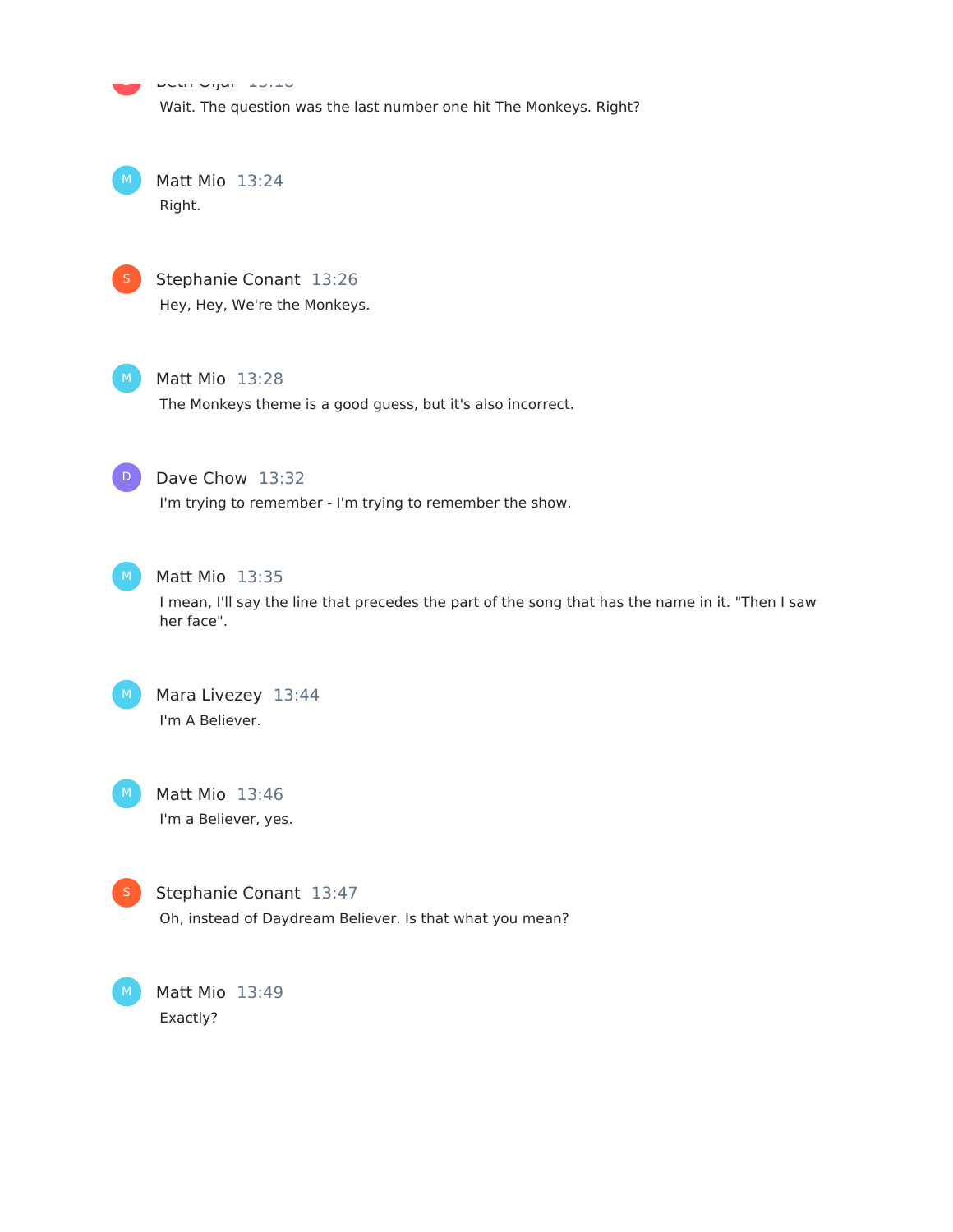Matt Mio 13:50 Got it. M

Dave Chow 13:51 Got it. Okay, gotcha. Okay,  $D$ 



### B Beth Oljar 13:54

So, I should have gotten half credit for Daydream Believer.

Mara Livezey 13:59 Said a word.  $M$ 



Dave Chow 14:00 Yeah. You used vowels.



### Matt Mio 14:02

Since I know that my parents listen to the show, I have to say, I remember vividly, right when Nickelodeon crossed over into the like the boomer nostalgia at the very beginning in the evening, and The Monkeys were on all the time, that my mom sat us down. She's like, "We gotta watch this. It's so hilarious". And we all three of us, like looked at my mom like "What the hell is this?" But then, because that's the way it goes, we did the same thing with our kids and The Muppet Show.



### Matt Mio 14:30

Oh, for sure. And every dang one of my kids looked at me and said "What is this?"



Stephanie Conant 14:34 The Muppet Show is weird.

Mara Livezey 14:36 Muppets are creepy.  $M$ )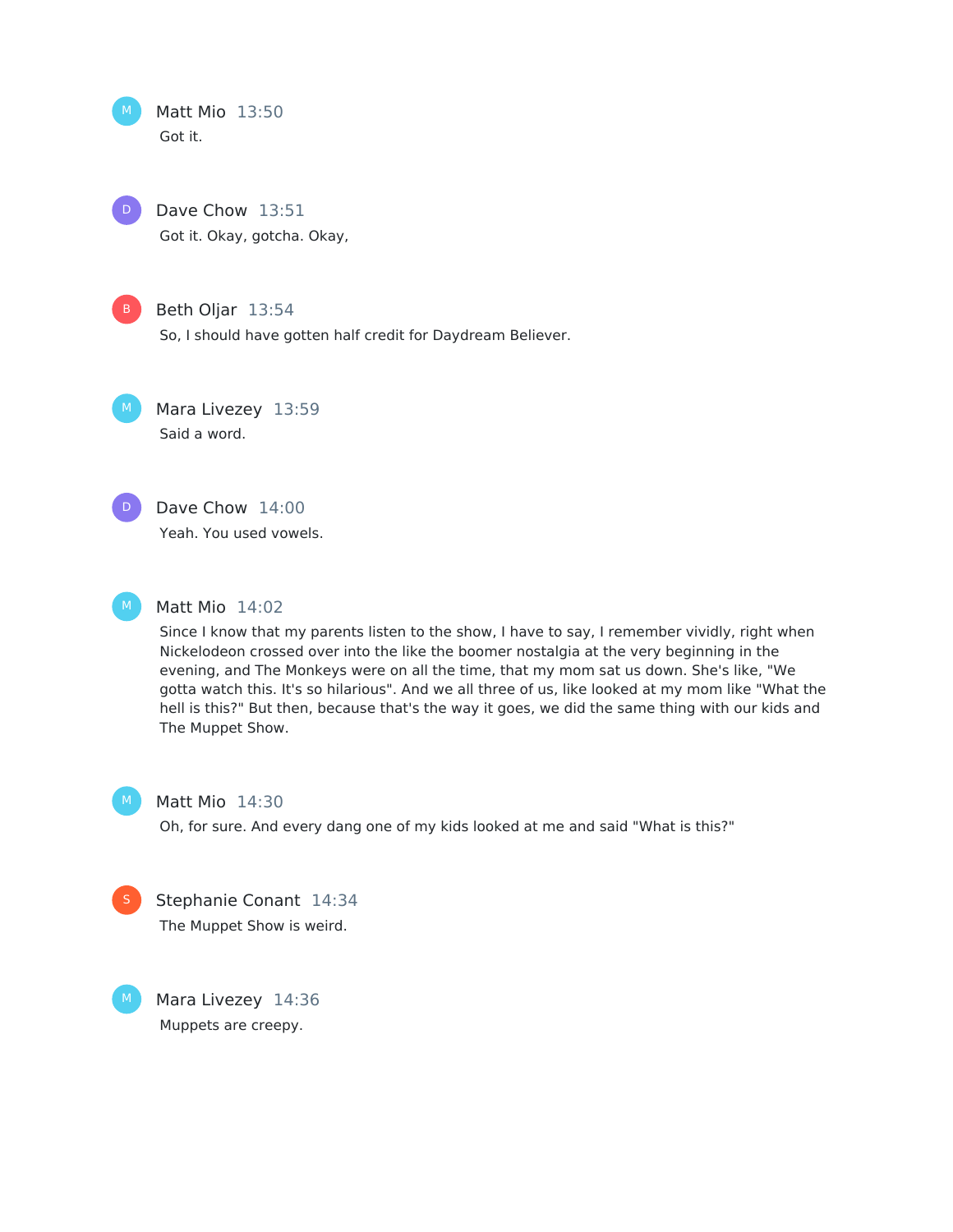Matt Mio 14:37 I love it.

Dave Chow 14:38 Yeah, come on. Dr. Bunsen Honeydew. I mean -



 $D$ 

### Stephanie Conant 14:40

Well, that's like trying to get your kids to sit down to watch Fraggle Rock. Also really strange.

Matt Mio 14:45 Oh, come on.

 $\left( \begin{array}{c} 0 \end{array} \right)$ 

B Beth Oljar 14:45 The Swedish Chef was pretty cool.

**S** Stephanie Conant 14:48 Oh, for sure. But yeah,

Dave Chow 14:50 Doctor Teeth and The Electric Orchestra.

 $M$  Matt Mio 14:53 "Okay, Mom, this was on PBS, you're telling me"



Stephanie Conant 14:56 Like today's special. They don't get it.

Beth Oljar 14:59 I really liked The Monkeys, so there you go. B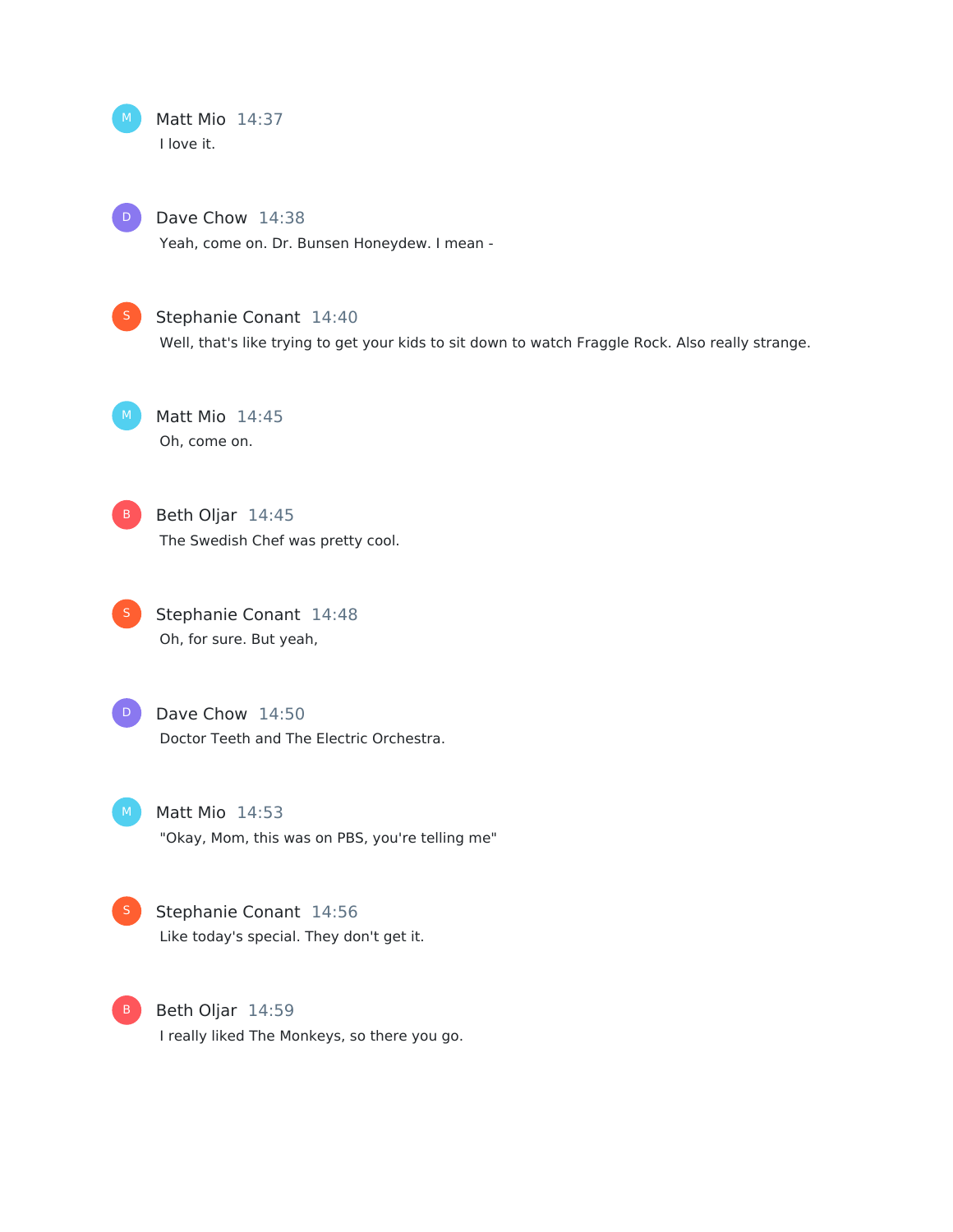$M_{\odot}$ 

### Matt Mio 15:01

Monkeys are great. I love The Monkeys now.



### Stephanie Conant 15:04

Monkeys are great. I remember watching The Monkeys.



### Dave Chow 15:06

Now the one that creeped me out as a kid was - Do you remember any of the SID and Marty Krofft specials?

M

Matt Mio 15:11 Of course.



### Dave Chow 15:12

Those were always like - Ugh!



### Matt Mio 15:15

It's not just about puppets. It's about human size puppets, in that series.



#### Announcer 15:23

You're listening to Ask The Professor from University of Detroit Mercy. We're grateful to those listeners who submitted questions for today's show, and we welcome your questions at atp@udmercy.edu. Now, let's return to our host Matt Mio with more questions for the panel.



### Matt Mio 15:41

I guarantee - because this is a definitional question, we want the definition for what a zarf is za-r-f; but I guarantee that at least one, possibly two of you has interacted with zarf today.



#### Beth Oljar 15:57

I think it's the sleeve that goes on the Starbucks coffee thing.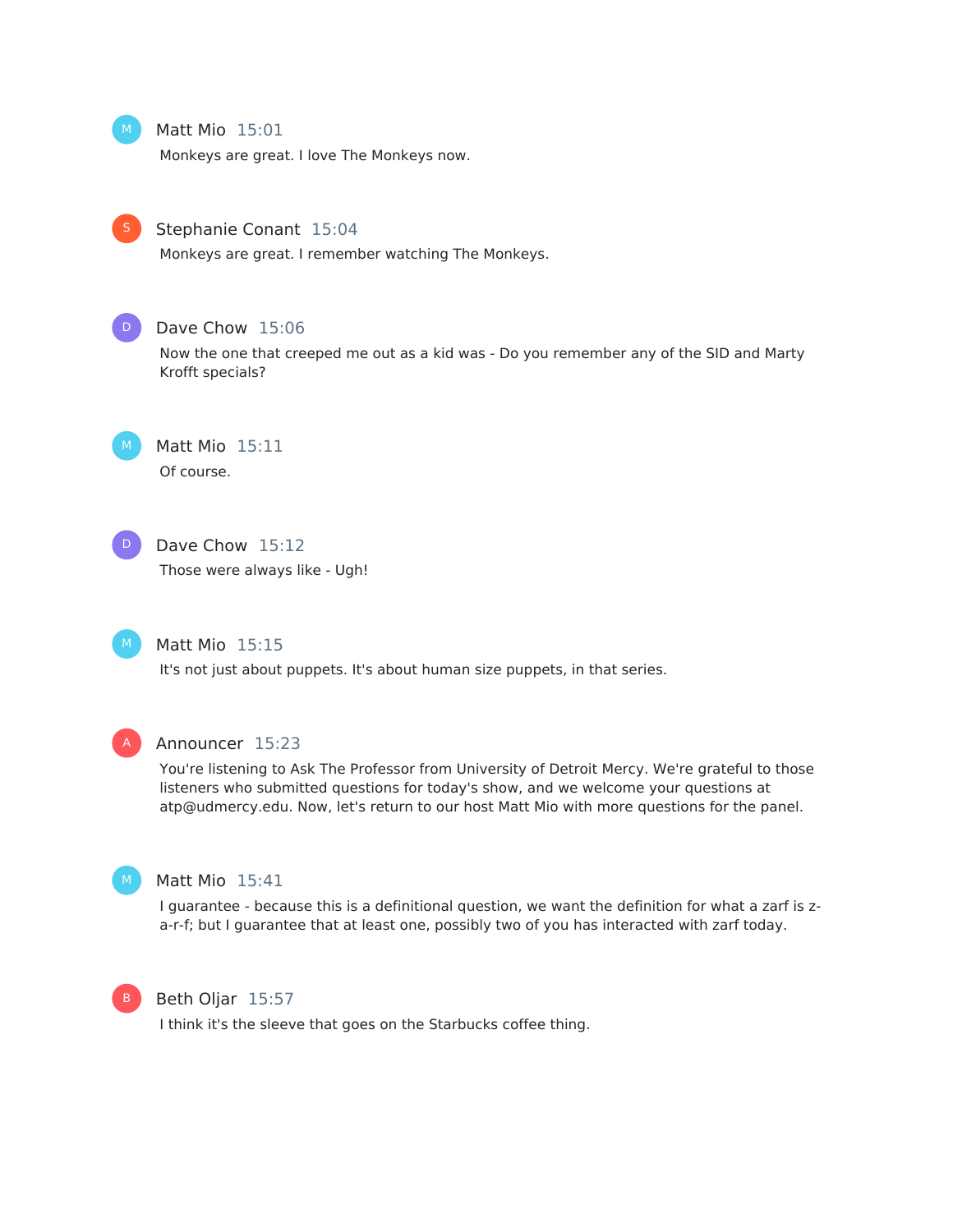### Matt Mio 16:01

There you go. It's the corrugated cardboard sleeve to the coffee. Yeah.

Mara Livezey 16:06 How did you get that?



Stephanie Conant 16:08

I have not interacted with a zarf today.

M Mara Livezey 16:11 No. Me neither.



D Dave Chow 16:13

I'm sorry. There's not a zarf for my Gatorade. So I mean -



Stephanie Conant 16:15 Right.



#### **S** Stephanie Conant 16:17

I love the fact that Stephen knew that. That is hilarious.



B Beth Oljar 16:21

I don't know how I know most of the things I know, but -



#### B Beth Oljar 16:24

Well, you read books and you know things.

Matt Mio 16:29 Mm-hm.  $M$ )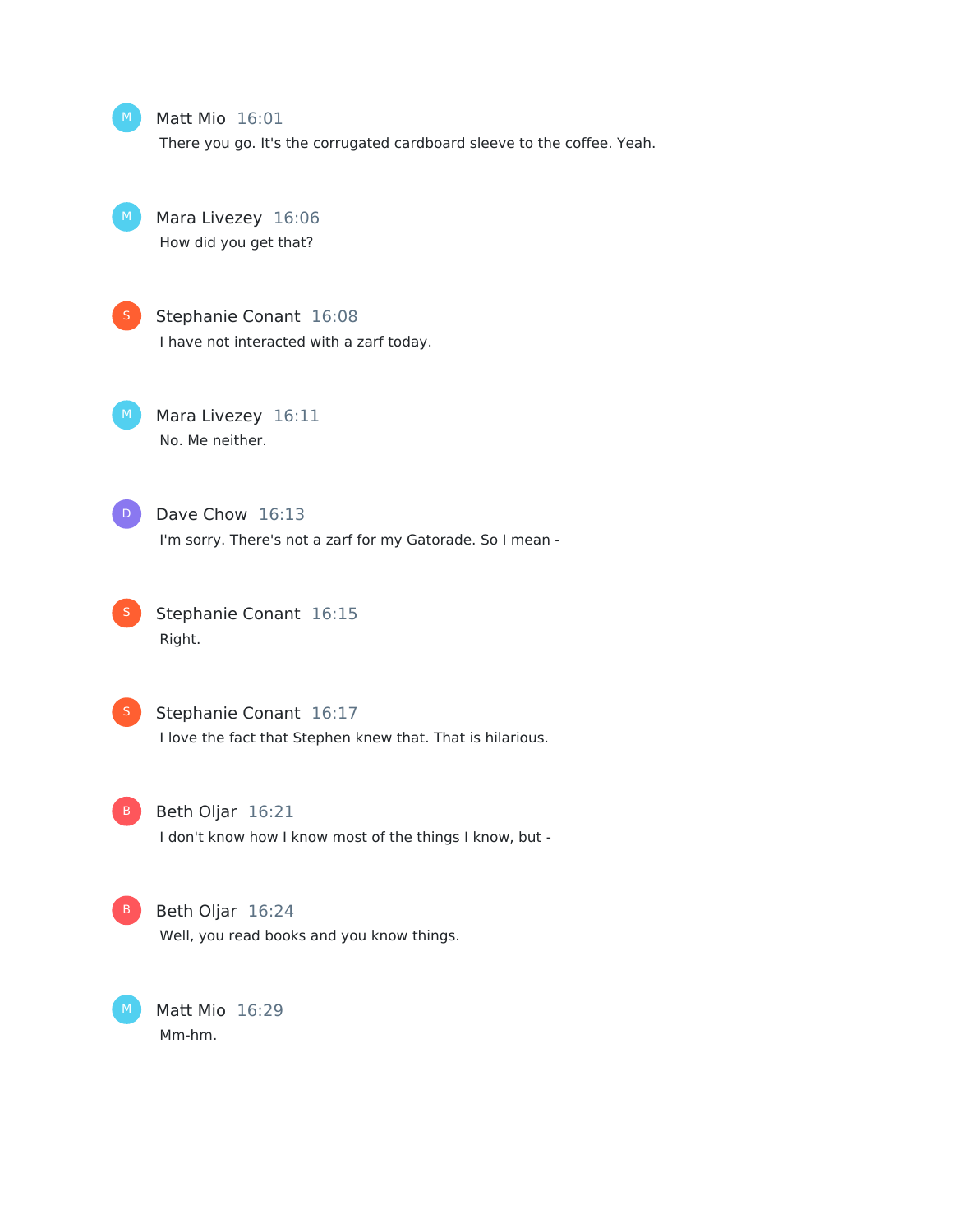

### Beth Oljar 16:29

Ran across it somewhere and it stuck.



Yeah.



### Matt Mio 16:33

What are the names of the two companies that together, which is kind of weird if you think about capitalism, developed CDs - compact discs?

Mara Livezey 16:42 Sony?



Dave Chow 16:44 Yeah.





Dave Chow 16:46 Phillips?

Matt Mio 16:49 Phillips. Phillips and Sony. Yes.

Stephanie Conant 16:53 I hear they're making a comeback.

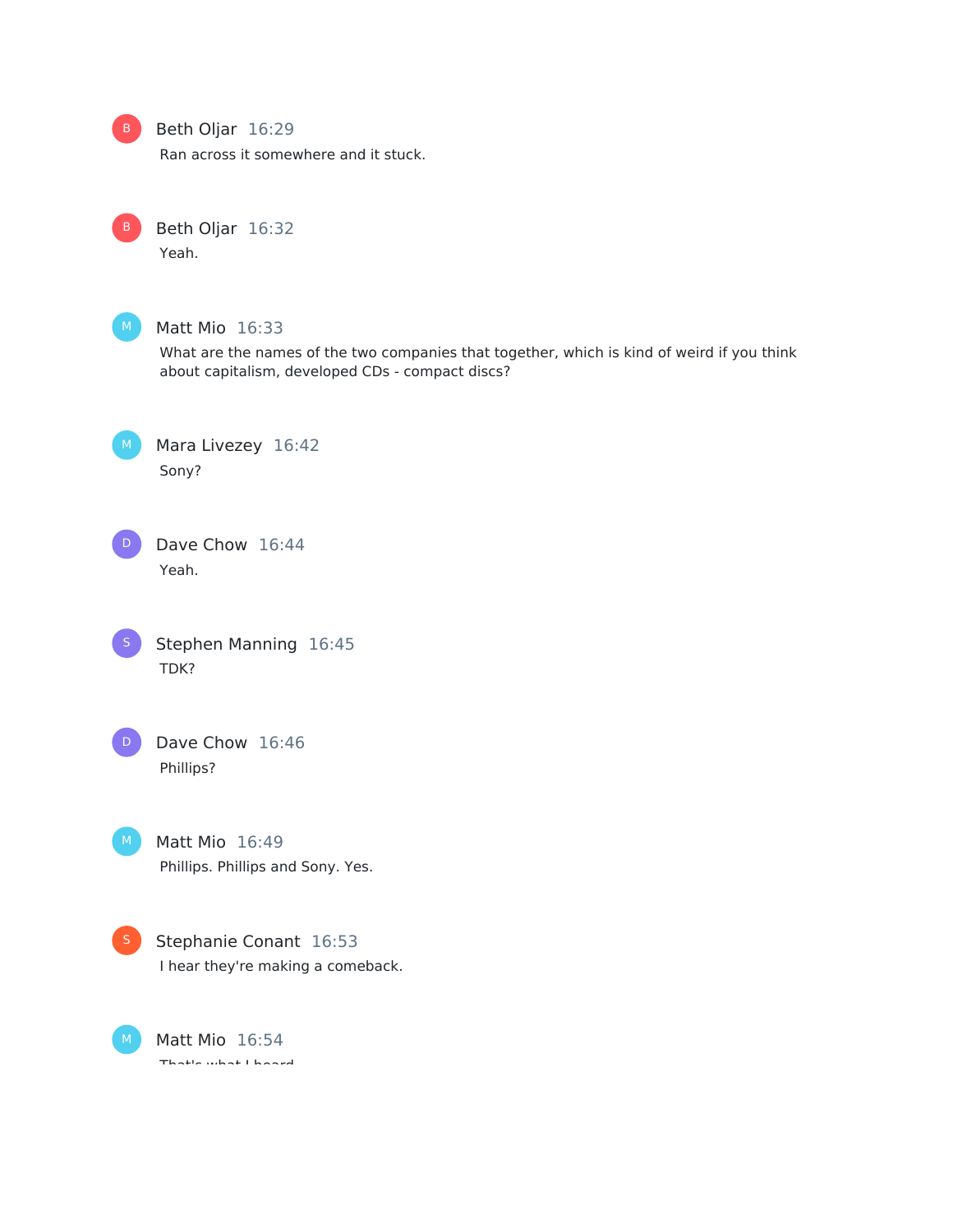That's what I heard.



Dave Chow 16:56 What? DVD's? CD's?

Mara Livezey 16:57 CD's.



Stephanie Conant 16:58 I still have all mine, so - I'm ready.



Beth Oljar 17:01 Some of us never left them. I have never downloaded a song from the internet ever.



### Stephanie Conant 17:06

I don't think I really have either. I still have a three-disc changer, in case I need it - with a tape deck.



### Beth Oljar 17:11

Me too. I've got a five-disc changer. Yeah, the five-disc CD player and a three-disc one. So tape deck. Do you still have the tape deck?

Beth Oljar 17:19 I have cassettes and LP's.



### Beth Oljar 17:21

I do not have a tape deck. But I do still have a lot of my LP's especially the ones that I wanted to frame because the art was so -

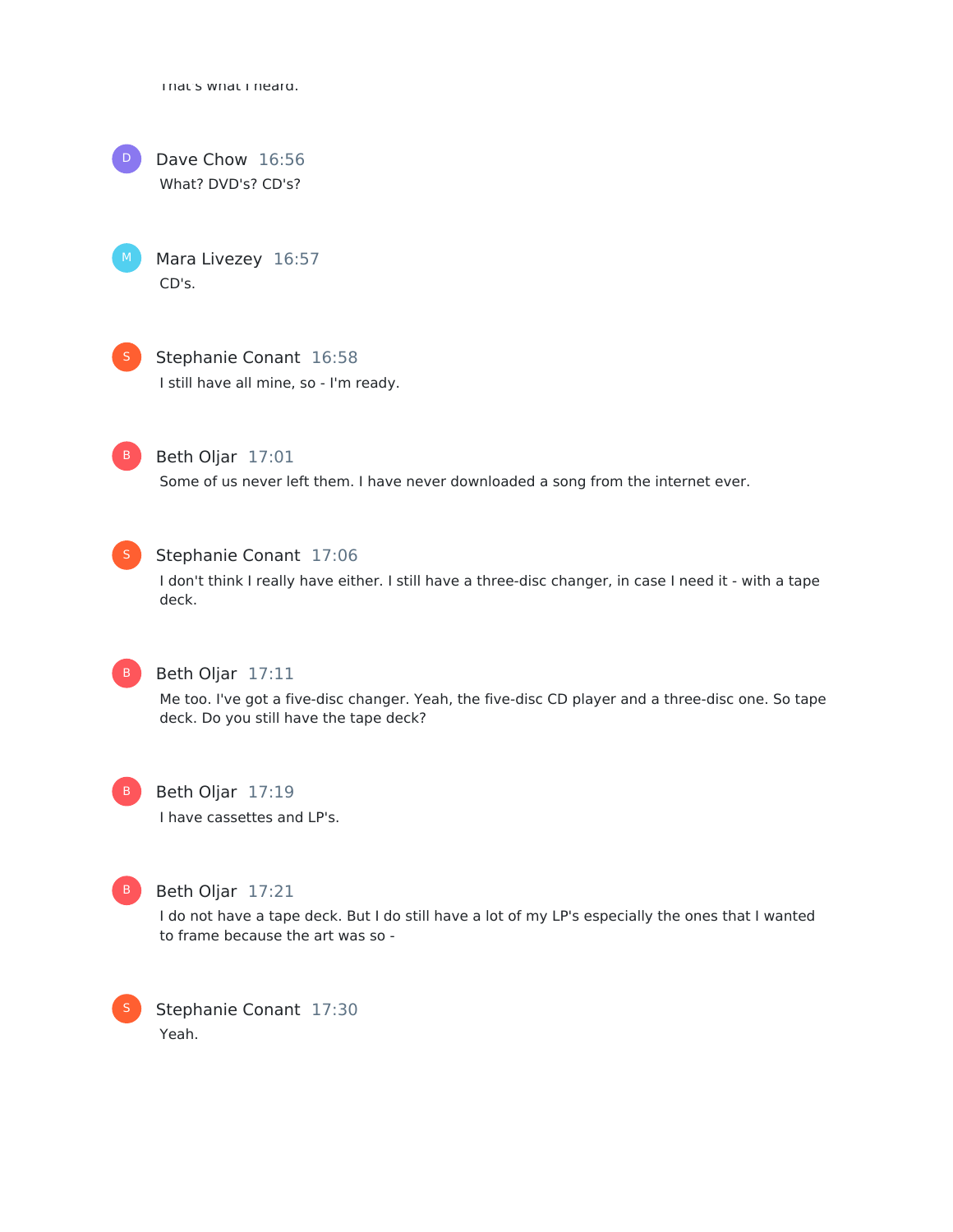

### Beth Oljar 17:30

I mean that's one of the things you miss about albums - right? - was the cover art. Yeah,

Matt Mio 17:35

It's true. Hey, professors, what is actress and director Penny Marshall's middle name?

Dave Chow 17:44 It's not Laverne, is it? D

Matt Mio 17:45 No.

Beth Oljar 17:46 Louise B

Stephanie Conant 17:47 Hasenpfeffer  $\overline{\phantom{a}}$ 

Matt Mio 17:49 Incorporated.

Mara Livezey 17:51

And

Beth Oljar 17:52 That's right. B

M

Matt Mio 17:54 No, you know, it's Penny. Her real first name is Carol, which is kind of - Yeah.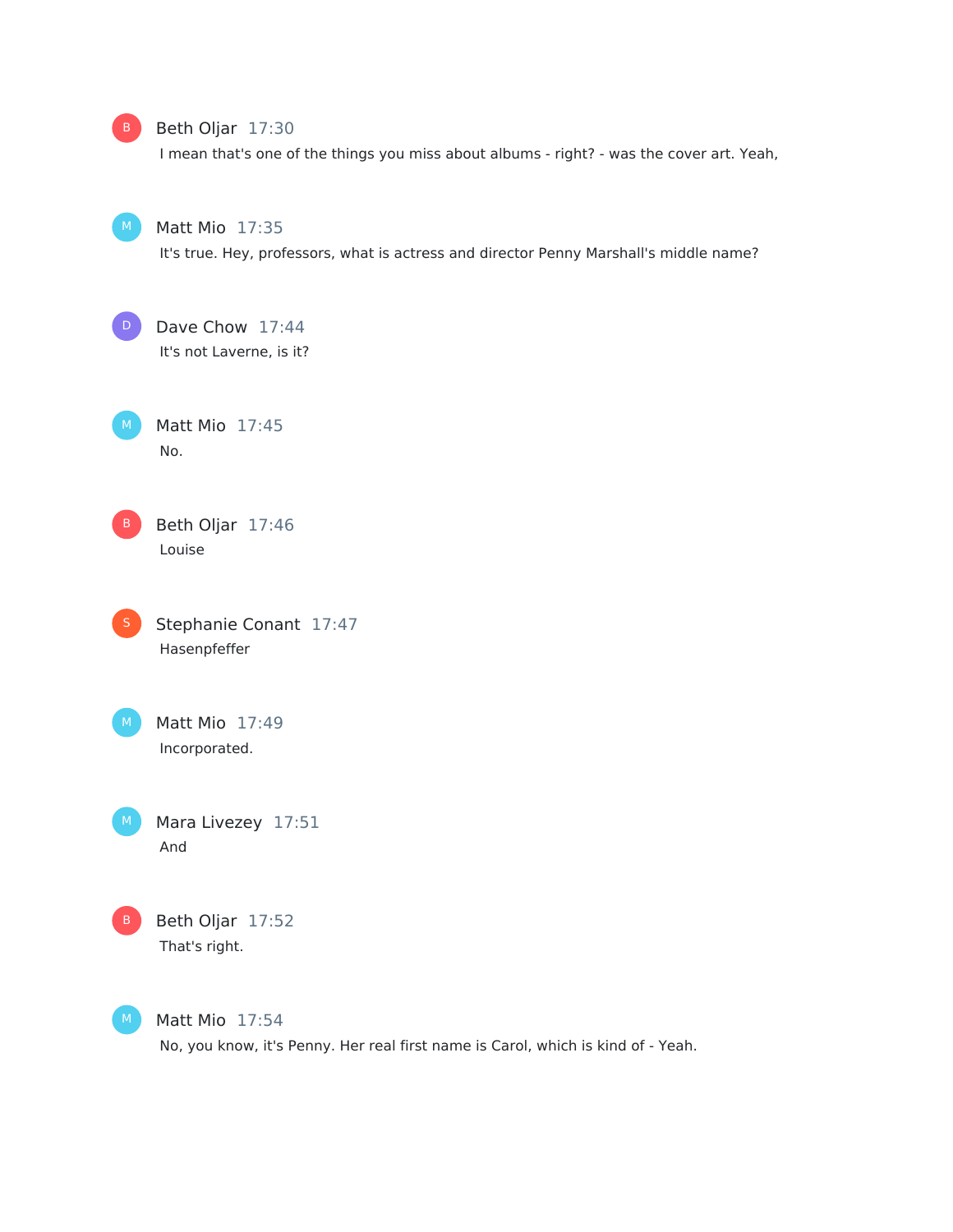Dave Chow 17:59 Carol?

Matt Mio 18:01

Carol Marshall. Seems kind of kind of dry. Okay, for the people who keep track of such things - In the classic movie, The Man Who Shot Liberty Valance, How many times does John Wayne's character say the word "Pilgrim"?

Stephanie Conant 18:21 Four. S



Mara Livezey 18:22 A hundred.



### Mara Livezey 18:25

Okay, we have four and we got 100. I mean, that's that's actually not a bad guess, Stephanie, because I mean, it's just one of those things that he's known for saying like, "What do you got going on there - Pilgrim?" He said it 23 times. So you know what? Four plus 100 divided by two and then divide by two again.



### Dave Chow 18:45

Oh, Dan just passed a kidney stone based on that math.



M

### Matt Mio 18:51

Oh, no. And there's - you know, the invocation of Dan says that I know that he could do this one.

Dave Chow 18:57 Yeah. D

Matt Mio 18:58



M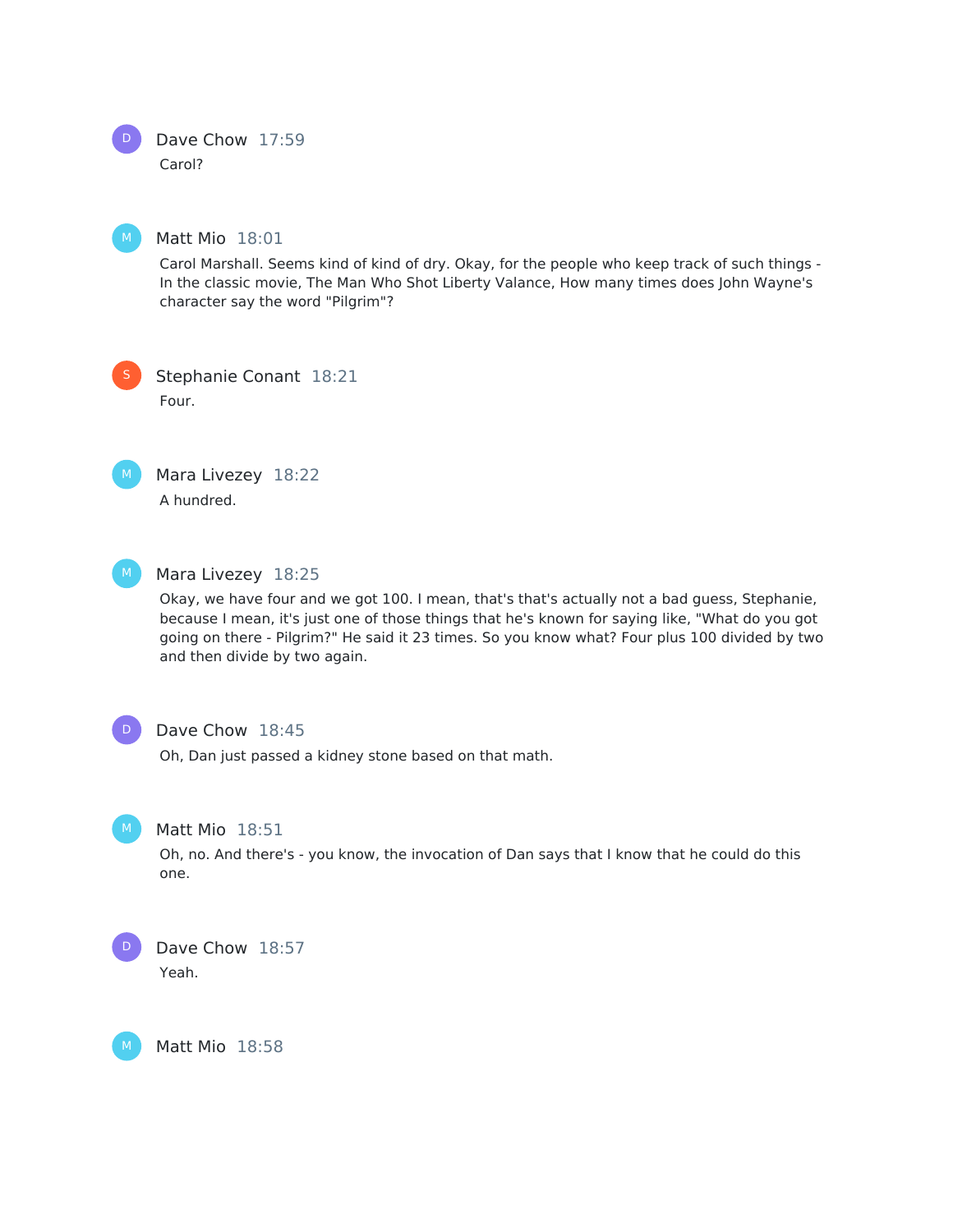Off the top of his head. With one pull and no jokers, What are the odds that you're gonna get a face card from a standard deck?

Beth Oljar 19:06 Wait, wait, wait. What?  $-B$ 



Matt Mio 19:09

With no jokers and one pull, what are the odds are getting a face card?

Dave Chow 19:15 So there's -  $D$ 

B Beth Oljar 19:15 One in eight.

Mara Livezey 19:18 12 of 52.  $M$ 

Matt Mio 19:21 I need a percentage.  $M$ )

M Mara Livezey 19:22 Well, someone else can do that.

Stephanie Conant 19:24 18



B Beth Oljar 19:25 Whatever one in eight is. There's eight face cards. Two, or I'm sorry, three. My bad.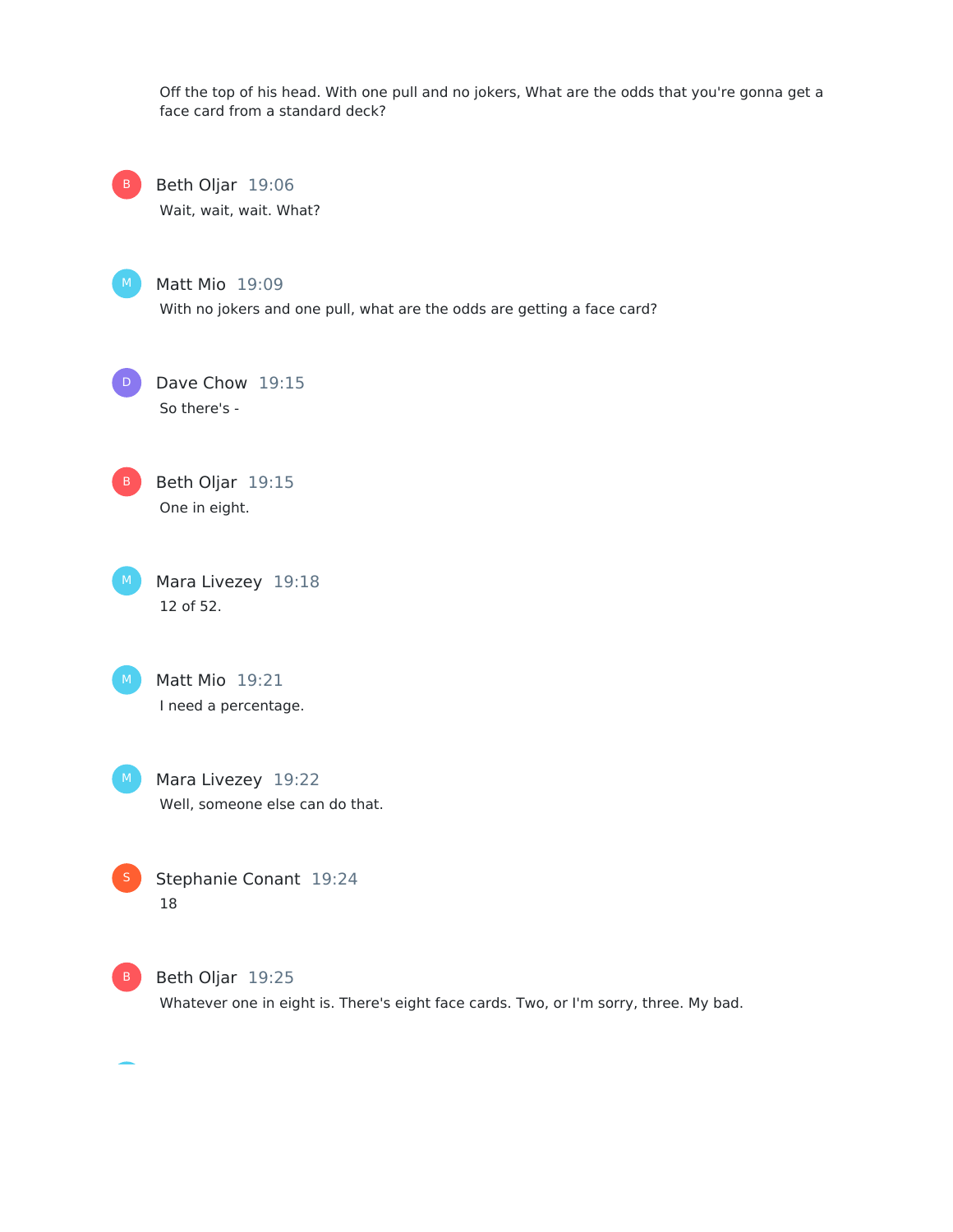Mara Livezey 19:33 There's four suits.

Mara Livezey 19:33 There's 12.



Matt Mio 19:33 I'm grabbing my calculator.

Stephanie Conant 19:36 There's 12, but there's four - No, three.

Dave Chow 19:39 No, there's 13. D

Mara Livezey 19:40 Three times four.



Mara Livezey 19:45 10? M



Mara Livezey 19:48 Yeah M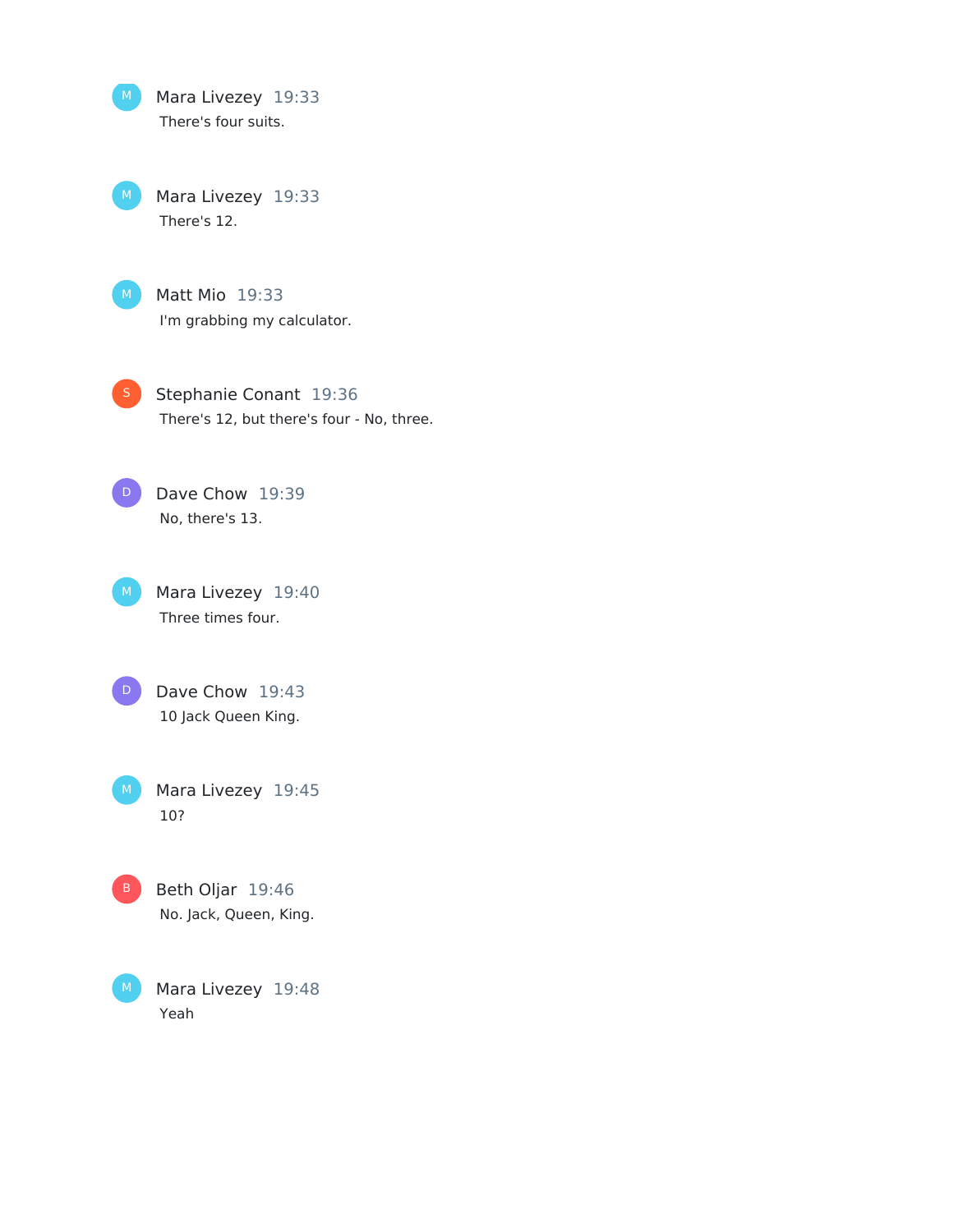B

Beth Oljar 19:48

so three times four is 12.

Mara Livezey 19:50 12



### Beth Oljar 19:51

So you've got 31 cards. It's one out of12, Right? No, I'm sorry. You're right. 12 out of 52. My bad. This is why I don't teach Probability Calculus anymore.



## Mara Livezey 20:04

15 per cent.



### Dave Chow 20:06

Do I need to call Dan back? Do I need to wake him up?



Matt Mio 20:08

(Laughs) I'm trying to do the calculations.



### Dave Chow 20:10

We're are all over the place.

Mara Livezey 20:11 Can I use a phone?



Stephanie Conant 20:12 Three out of 13. What is that?



### Matt Mio 20:15

Yeah, this is - this has got me freaked out. And we're gonna have to have Frank - because the number already seemed odd. So just for the record, you know, 12 out of 52 is 23. But he has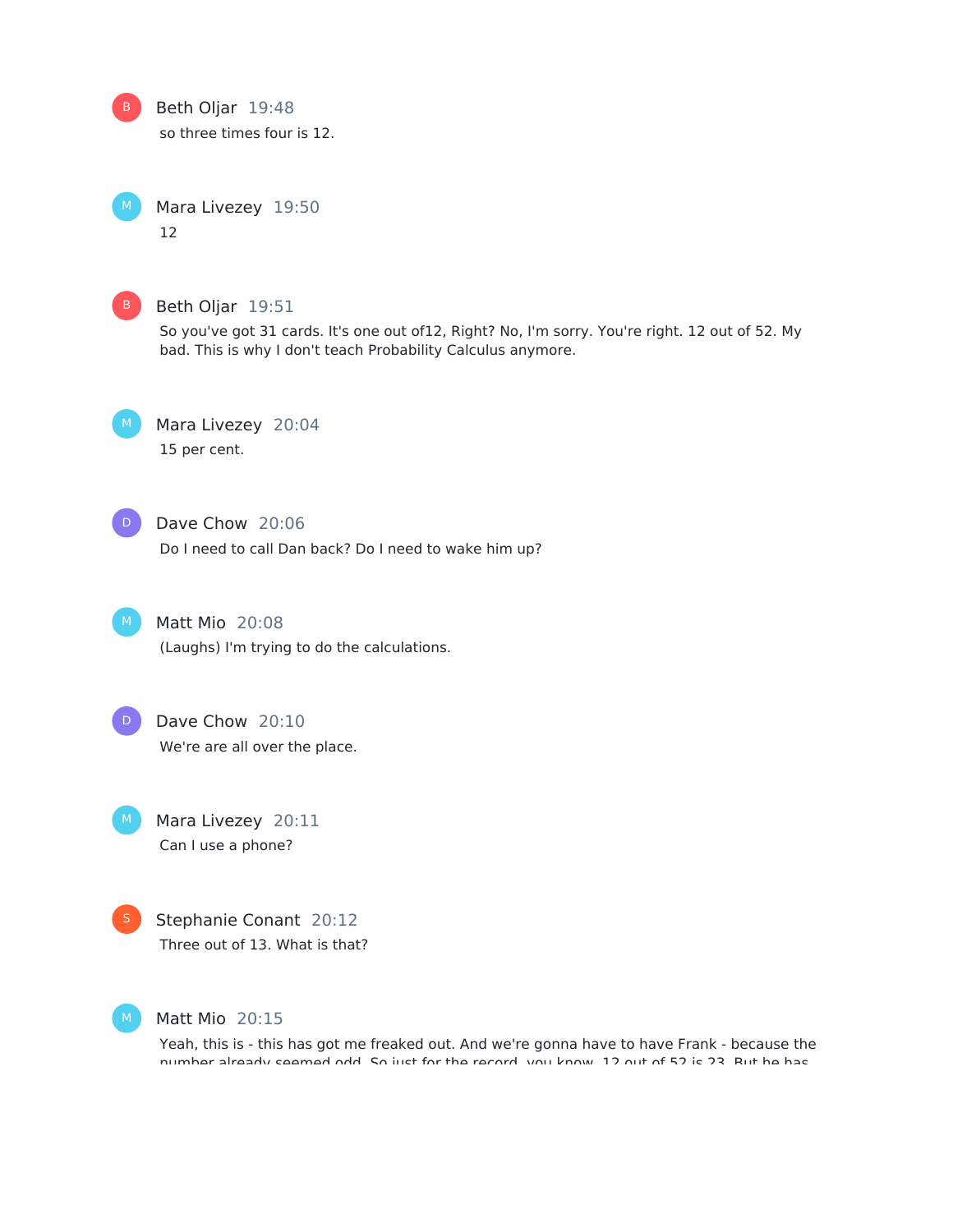number already seemed odd. So just for the record, you know, 12 out of 52 is 23. But he has 31% listed, and I'm like, What are we not taking - you know -

Mara Livezey 20:33 What's a face card?  $M$ )

B Beth Oljar 20:35 Unless he's counting an ace is a face card

M Mara Livezey 20:38 but there's no face on it.

Dave Chow 20:40 Or a 10? D



B Beth Oljar 20:42 That doesn't make any sense.

Dave Chow 20:44 No, no. If you're playing 21, it would count as a 10.  $D$ 

 $\vert$ D

B Beth Oljar 20:47 Yeah, but it's not a - A face card is the Jack Queen or King.

Dave Chow 20:52 Yeah, that's what I thought, too.



 $\mathbf{B}$   $\mathbf{B}$   $\mathbf{B}$   $\mathbf{B}$   $\mathbf{B}$   $\mathbf{B}$   $\mathbf{B}$   $\mathbf{B}$   $\mathbf{B}$   $\mathbf{B}$   $\mathbf{B}$   $\mathbf{B}$   $\mathbf{B}$   $\mathbf{B}$   $\mathbf{B}$   $\mathbf{B}$   $\mathbf{B}$   $\mathbf{B}$   $\mathbf{B}$   $\mathbf{B}$   $\mathbf{B}$   $\mathbf{B}$   $\mathbf{B}$   $\mathbf{B}$   $\mathbf{$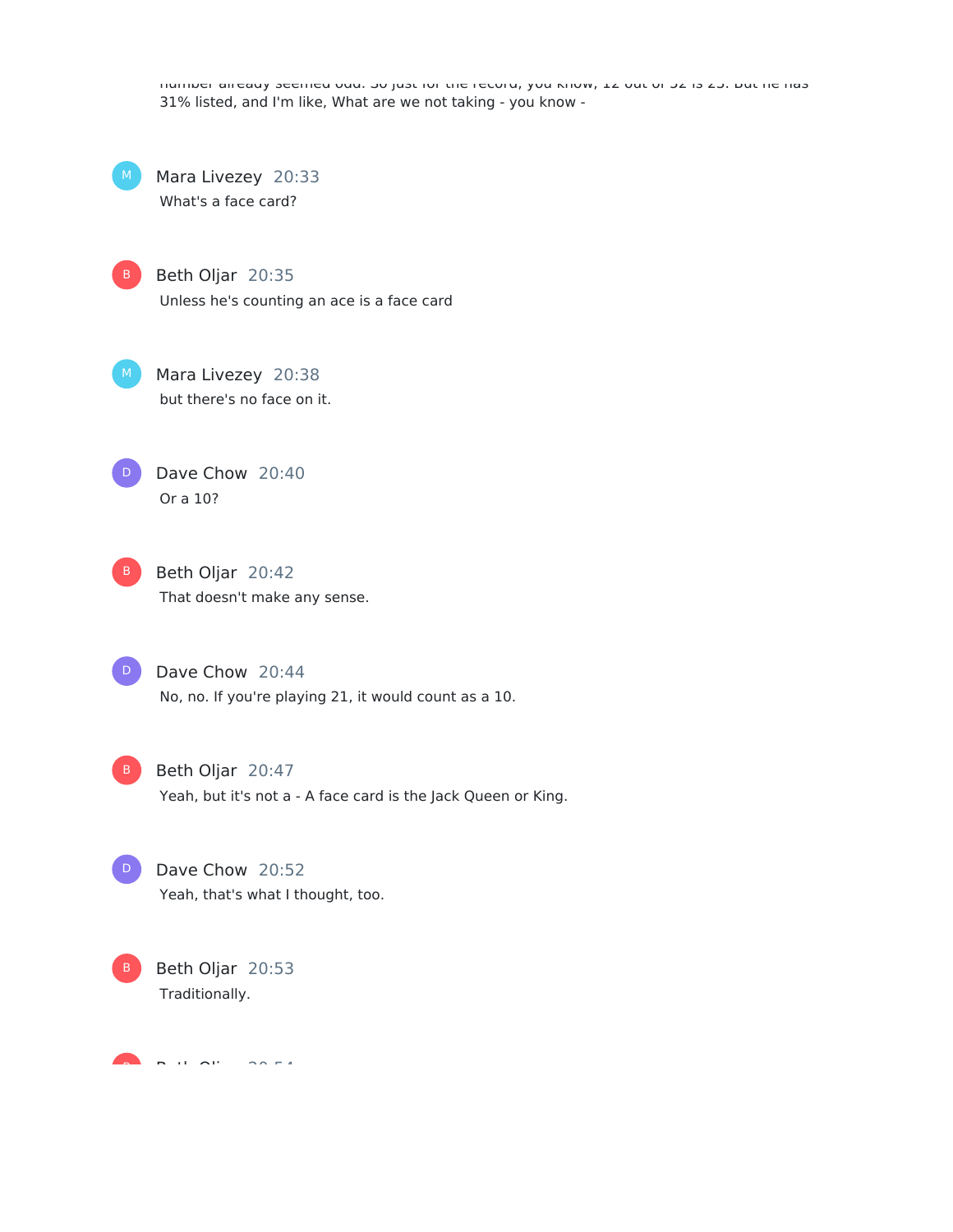B Beth Oljar 20:54 What's 15 out of 52?

 $M$  Matt Mio 20:57 That's actually 31. So maybe we're counting aces here. Interesting.



D Dave Chow 21:01 Okay,

**S** Stephanie Conant 21:02 I still think we're right.

M Mara Livezey 21:03 That's only three more than 12

B Beth Oljar 21:05 Well, that would be 15. Right?

Matt Mio 21:07 FOUR more.  $M$ 

Mara Livezey 21:08 That'd be 16.  $M$ 



B Beth Oljar 21:10 So four suits, four cards each. That's right, it would be

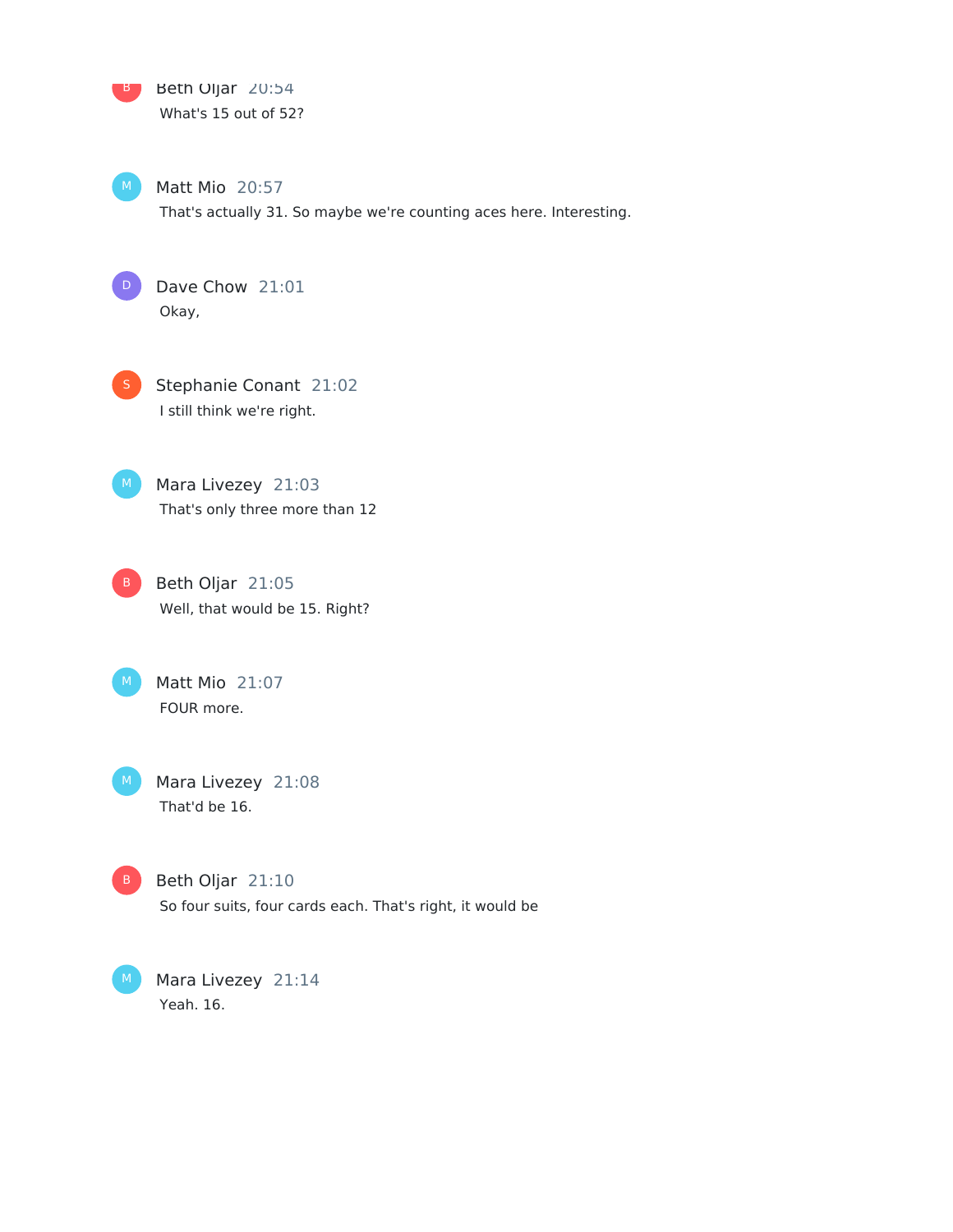Matt Mio 21:16 30.7%.  $M_{\odot}$ 

Dave Chow 21:17 Whew. D



Matt Mio 21:19 Wow, that was -



Stephanie Conant 21:19 What are the chances of a left bower as opposed to -



Matt Mio 21:20 (Laughs)

Dave Chow 21:25 Oh, that was painful. Oh! D



Dave Chow 21:27

That's awesome. You know, professors, there are only three angels actually mentioned by name in the books of the Bible - the modern books of the Bible. What are they?

Dave Chow 21:36 Gabriel.  $\left( \begin{array}{c} 0 \end{array} \right)$ 



Beth Oljar 21:37 Gabriel, Michael.

Dave Chow 21:41 And - uhhh -  $\bigcap$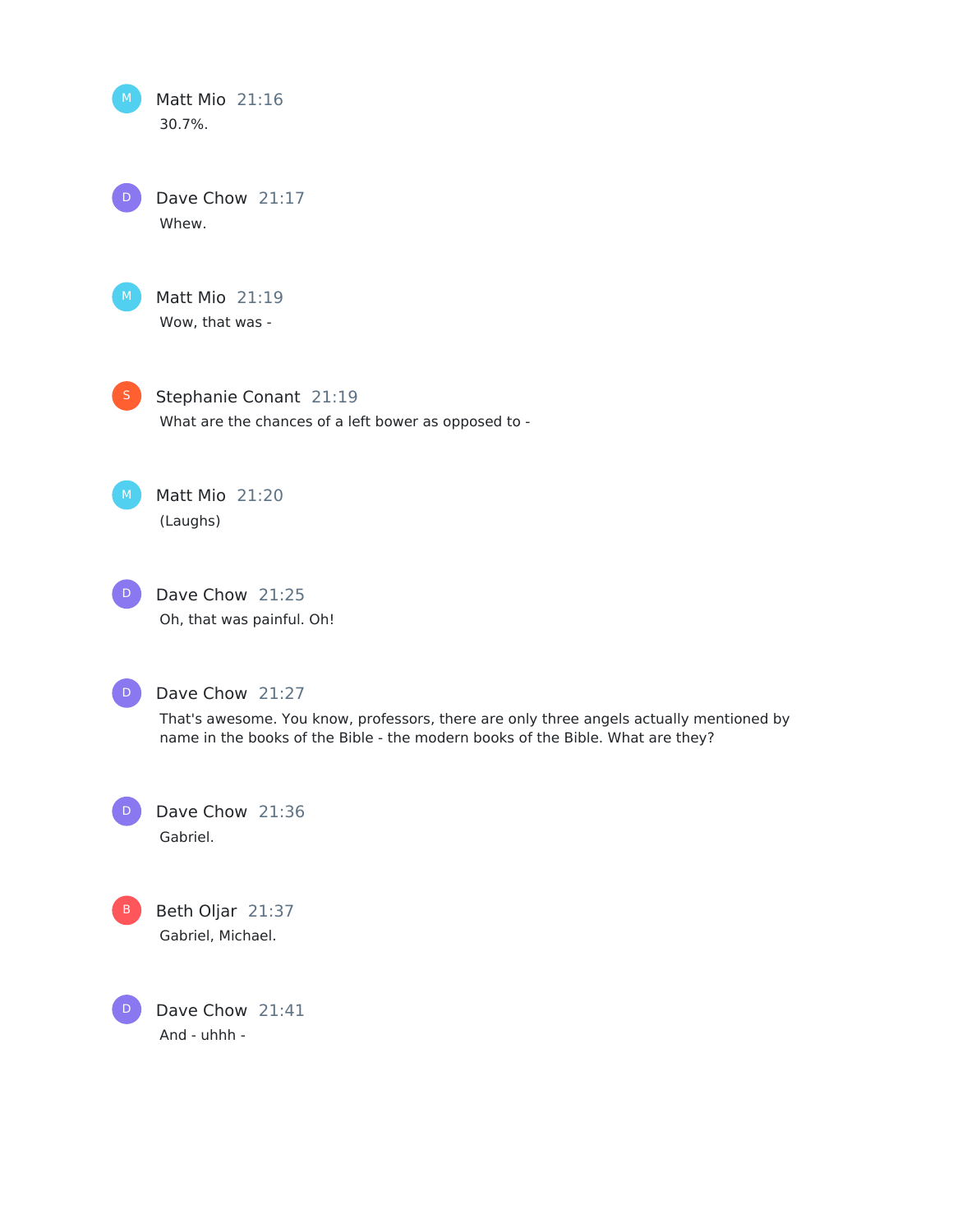

B

Matt Mio 21:41

And the very famous one

Beth Oljar 21:48 Lucifer.

Matt Mio 21:49 Yeah, exactly.



#### Dave Chow 21:53

I'm sorry, I, the first thing I went to was like It's a Wonderful Life. I'm thinking like, what's the name of George Bailey's angel again?



### Matt Mio 22:01

What was that guy's name?





#### Matt Mio 22:02

Clarence Clarence. Yes. This is a great piece of trivia that you can use to amaze your friends at parties.



### Dave Chow 22:10

You're assuming we have friends.



#### Matt Mio 22:12

I have never actually heard this before, but I love it. I just love it. Only one U.S. state has never had a foreign flag fly above it. What is it?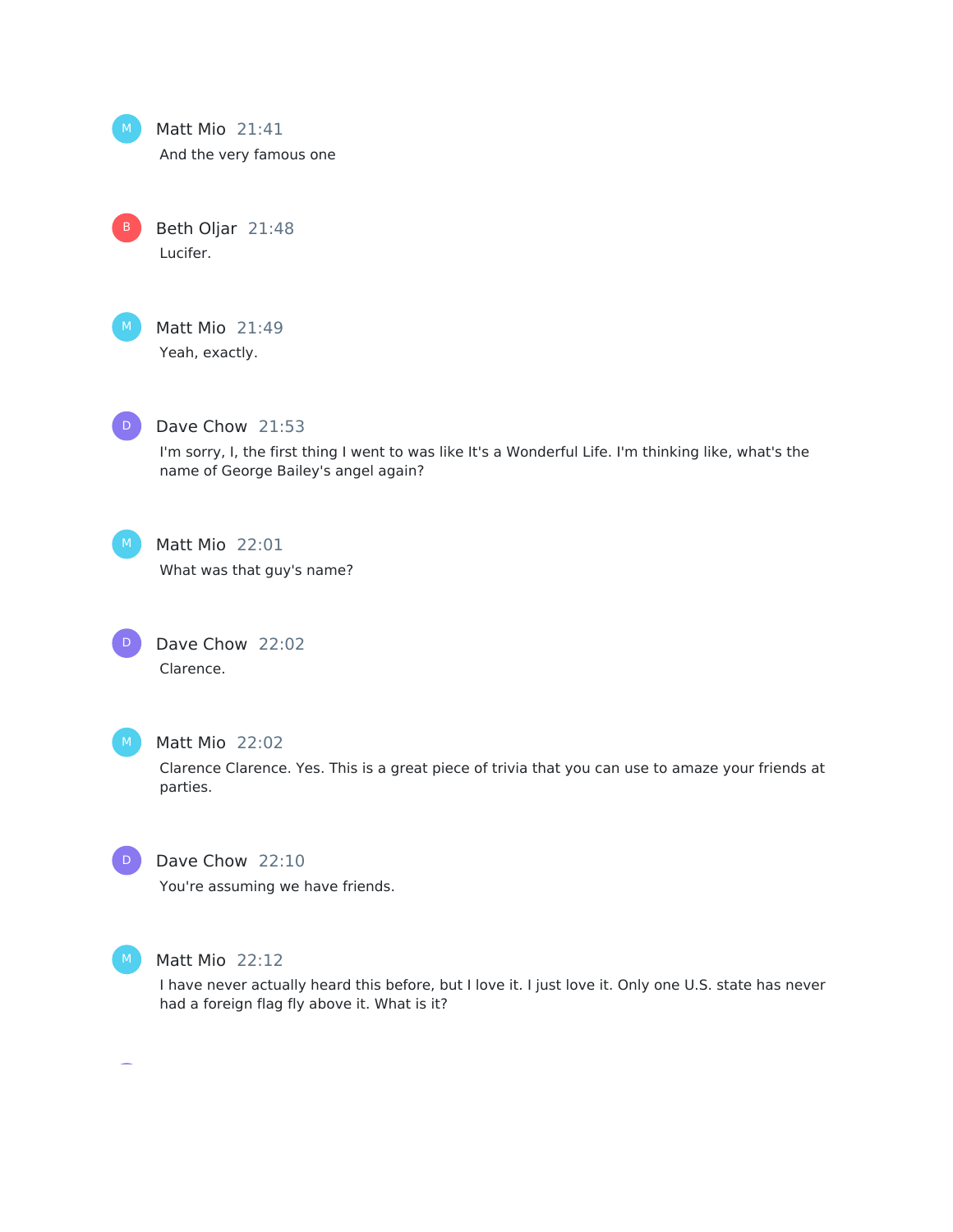

D

Dave Chow 22:28 Because I'm thinking like, what are the states away from the borders?



Matt Mio 22:28 Mm-mm.



Matt Mio 22:31 Yeah, that's a - That's a good way to solve this, I would say.



Stephen Manning 22:35 Mississippi.

Matt Mio 22:36 No.



Dave Chow 22:37 No, that would be the Louisiana Compact. Right? So that would be French?

Stephanie Conant 22:44 Idaho. S



Matt Mio 22:45

Yeah. So I have Idaho here - is what I have.

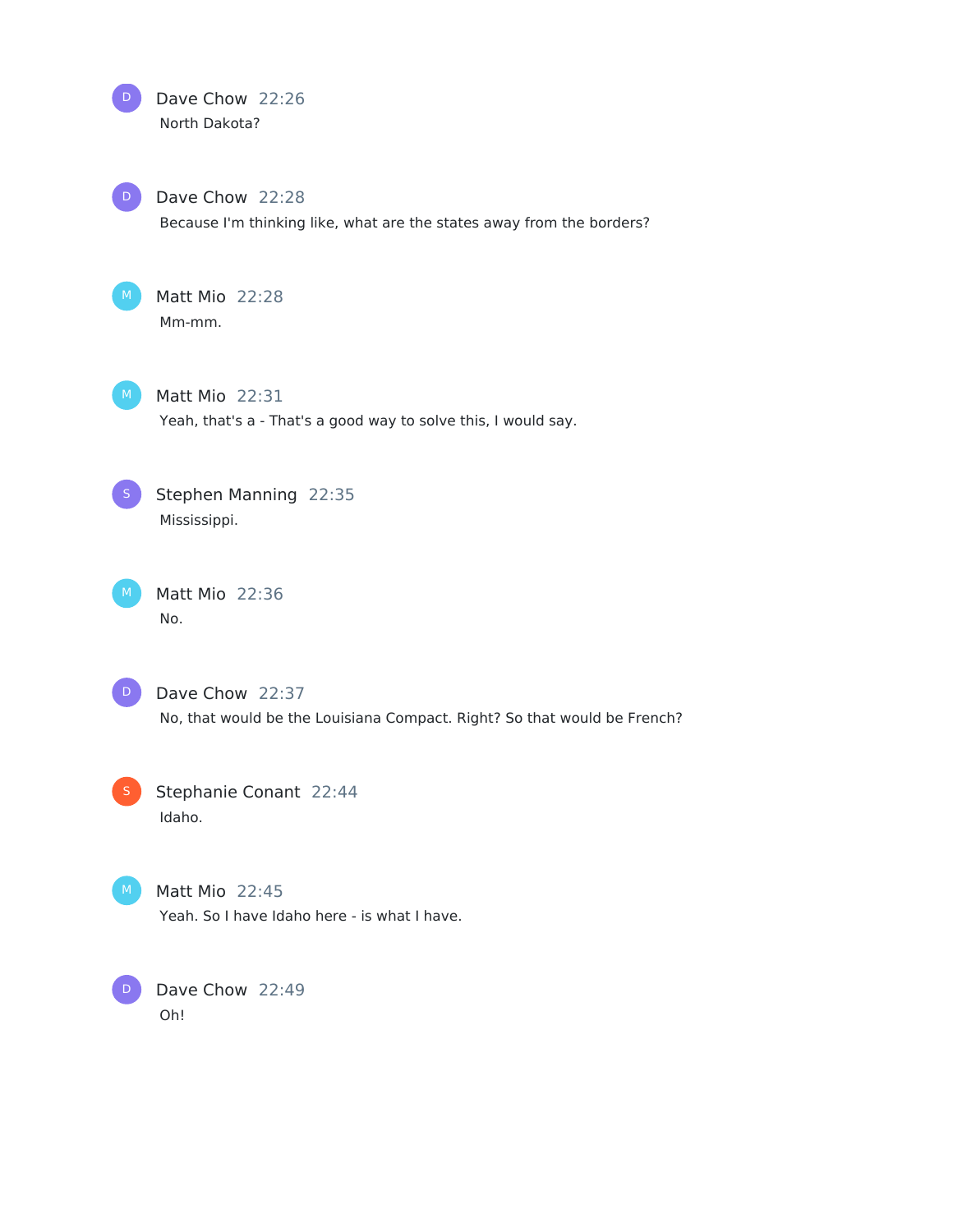### Matt Mio 22:49

It's the only state that's never had a foreign flag fly above it.



 $M_{\odot}$ 

#### Beth Oljar 22:52

That is no doubt why my sister moved there. I mean, she's a libertarian. I'm not kidding you. So that actually would have been something that would have appealed to her.



### Dave Chow 23:01

For sovereignty?



### Beth Oljar 23:02

It's much sunnier than Seattle.



### Dave Chow 23:06

So, that's not saying much (Laughs)



### Beth Oljar 23:08

and a lot less expensive. The cost of living is way lower in southern Idaho than in Seattle.



### Matt Mio 23:14

I wish that I could give you sort of an obvious clue to get us going towards this one. But this is awesome. The first - (speaking of LPs, Stephen), the first LP that sold 1 million copies is a very, very famous - one of those cross-generational performers who has been around sort of forever. I want to say he's passed. I could be wrong. I've got nothing else. Initials are H B. Any ideas?



D

### Matt Mio 23:14 Not Chuck Berry. Um -

Dave Chow 23:46 H B?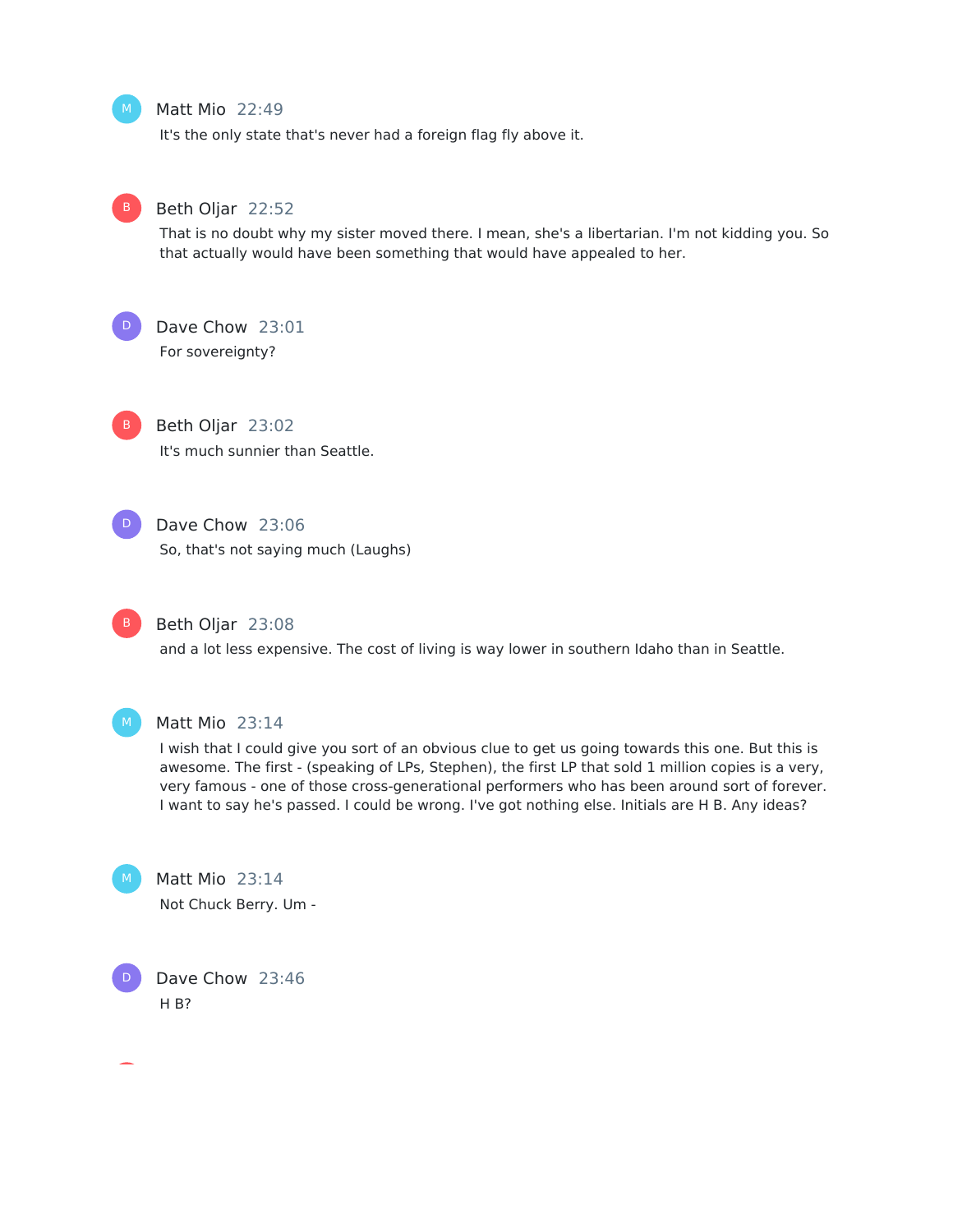Beth Oljar 23:54 You said cross generational?

Matt Mio 23:56 I'd say cross generational.



B

Dave Chow 23:58 Harry? Henry?

S

Stephanie Conant 23:59 Harry Belafonte,



### Matt Mio 24:01

It's Harry Belafonte. Yeah. Harry Belafonte's Calypso was the first album that ever sold 1 million copies, which is pretty cool.



### Matt Mio 24:09

Where is the Karman Line? K-A-R-M-A-N.



### Dave Chow 24:09

Sorry, I did - I did one of my Kendra reaches where you just give me one - you know, Charles - Chuck - chimpanzee.



Mara Livezey 24:11





### Matt Mio 24:12

You know, Mara, you can't find the Karman Line on the map.



### Dave Chow 24:30

Oh, darn. Is this like, on the surface of the Moon kind of thing-ish?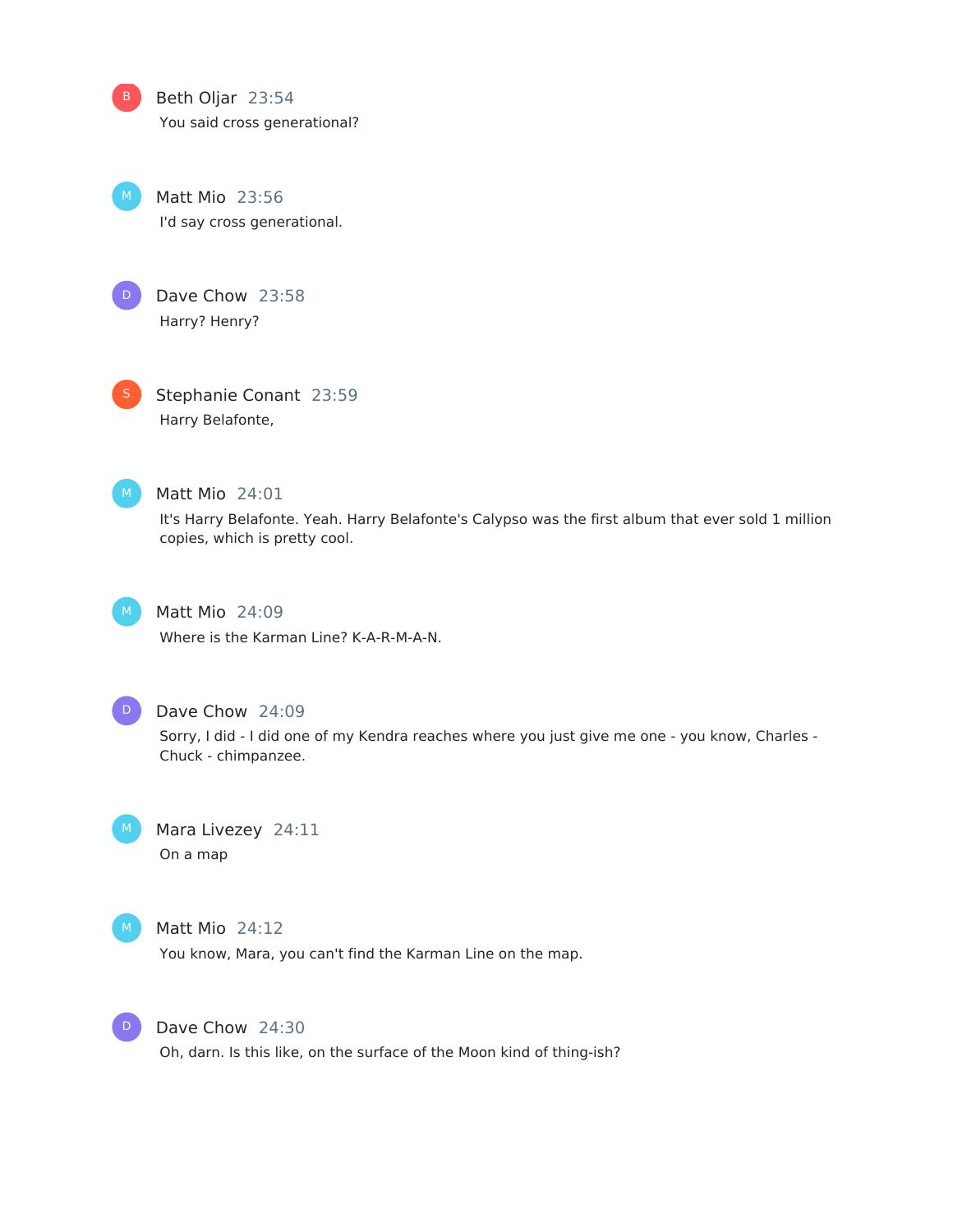

Dave Chow 24:36 Oh



D

Stephanie Conant 24:36 Is it a constellation?



Matt Mio 24:38

It is not a constellation, but you're the closest response so far.



### Mara Livezey 24:44

Is it at the farthest edge of our solar system?



### Matt Mio 24:47

No, but if you combine you and Stephanie, we're basically there. So remember - and by the way, it is an internet thing that's happening today - to track every European and Asian flight and how they're all perfectly tracing out the country of Ukraine because no one wants to fly over the airspace where other things are flying through the air. It is the line 62 miles above the Earth where international airspace ends and everything beyond that is not owned by a country in the atmosphere. That is messed up three dimensionality. That's all I got to say.



Yikes!



D

#### Mara Livezey 25:24

So how does one own the air? (The professors laugh)



Dave Chow 25:29

That is a good question.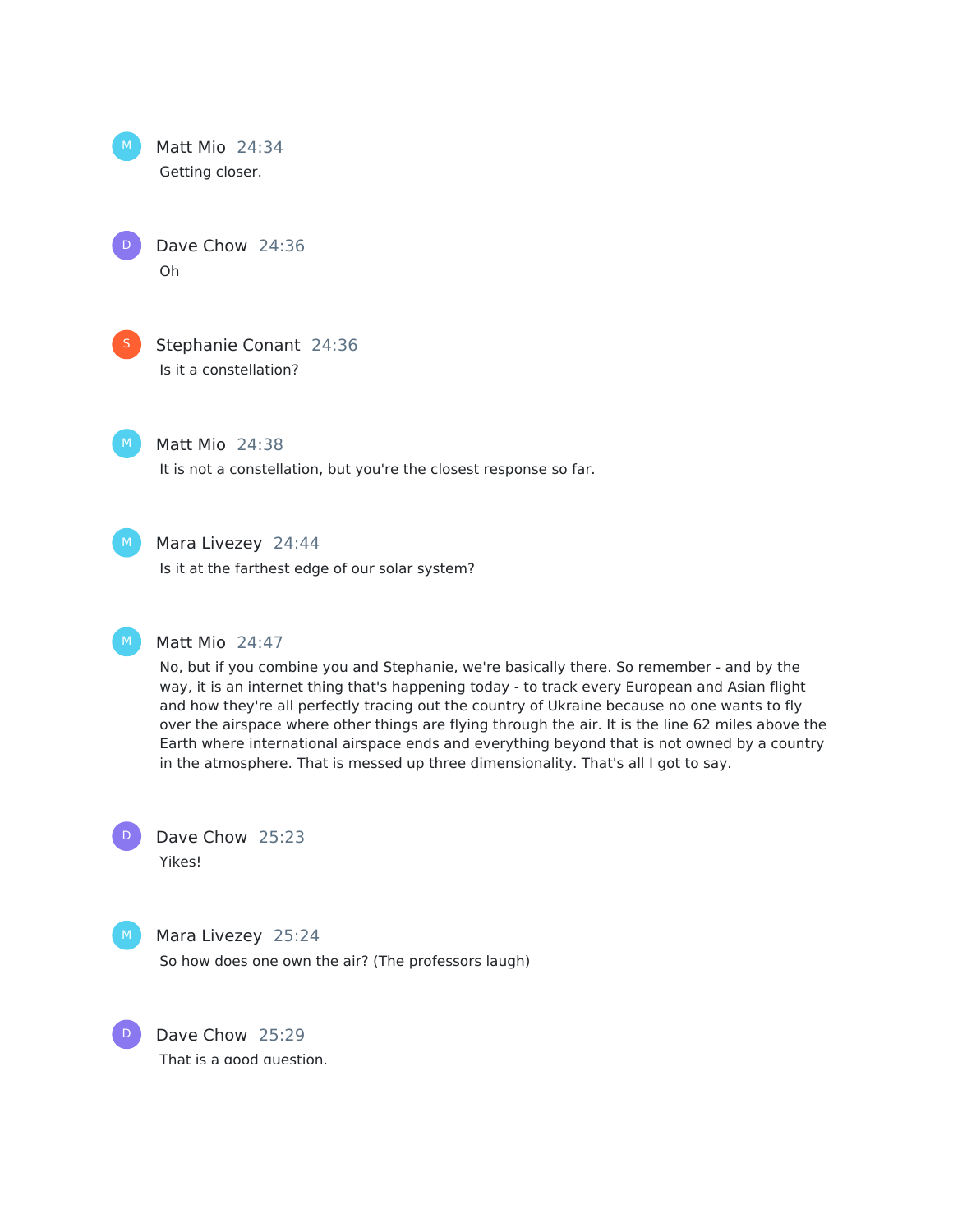

### Beth Oljar 25:33

Obviously, you don't really own the air.



Dave Chow 25:38

This is mine!



### Matt Mio 25:40

But airspace - I mean, we have a political science professor here. Airspace is a big deal. I mean, people hold that pretty close to borders. Right Stephen?



Beth Oljar 25:48

Well, it's like the coast too. You know, you



### B Beth Oljar 25:51

Yeah. International waters. Three miles.



### Beth Oljar 25:54

It's airspace, not - And you need permission from the country whose airspace you're flying over to fly there.



#### Beth Oljar 26:02

Yeah, I always think of it as - just imagine a column around the border of a country and that's carving out it's - essentially its airspace.



B

#### Matt Mio 26:11

The only issue with that Beth, if you don't mind, is the fact that - you know - we're on an oblate spheroid. So it would be on an angle -

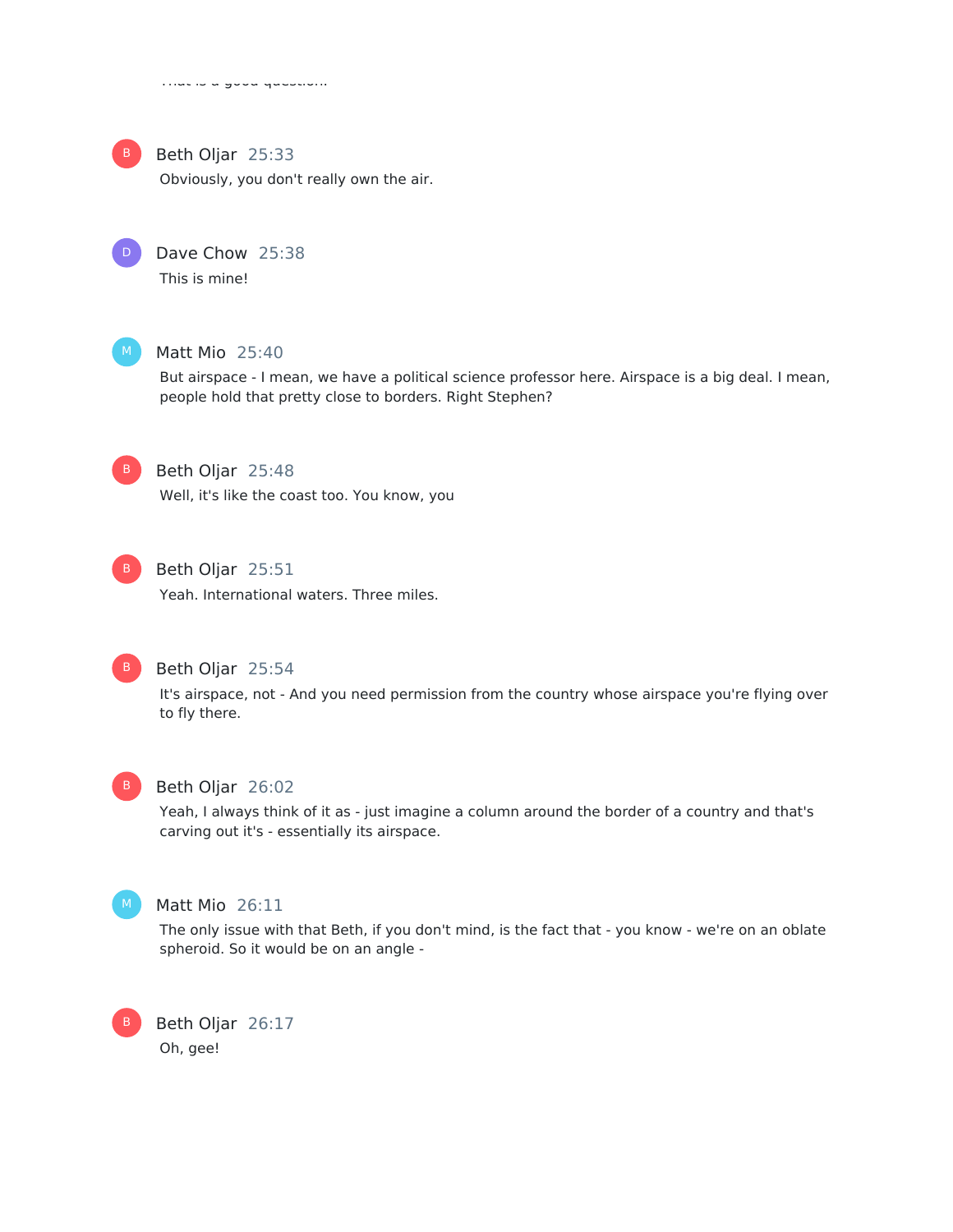

### Matt Mio 26:18

and, uh - Exactly. I was just about to make that motion. So the idea though, is you would have to cap it off. Otherwise, that country's borders go extend into the solar system.

Stephanie Conant 26:29 It cuts off at the Karman Line. Yeah.



Beth Oljar 26:31 That's right.



Stephanie Conant 26:32 Now we know.



Dave Chow 26:33 But it's like the US owns the moon. Remember? I mean - (Matt laughs)



Mara Livezey 26:37 Yes.



### Beth Oljar 26:37

In the 19 century, contiguous ranching meant that you could graze your cattle on any land that was contiguous to yours.



Matt Mio 26:45 Sure, sure.



#### Dave Chow 26:47

Well, wait a minute. What? So is this kind of like Matt's kids wandering over to my yard? They can do that freely?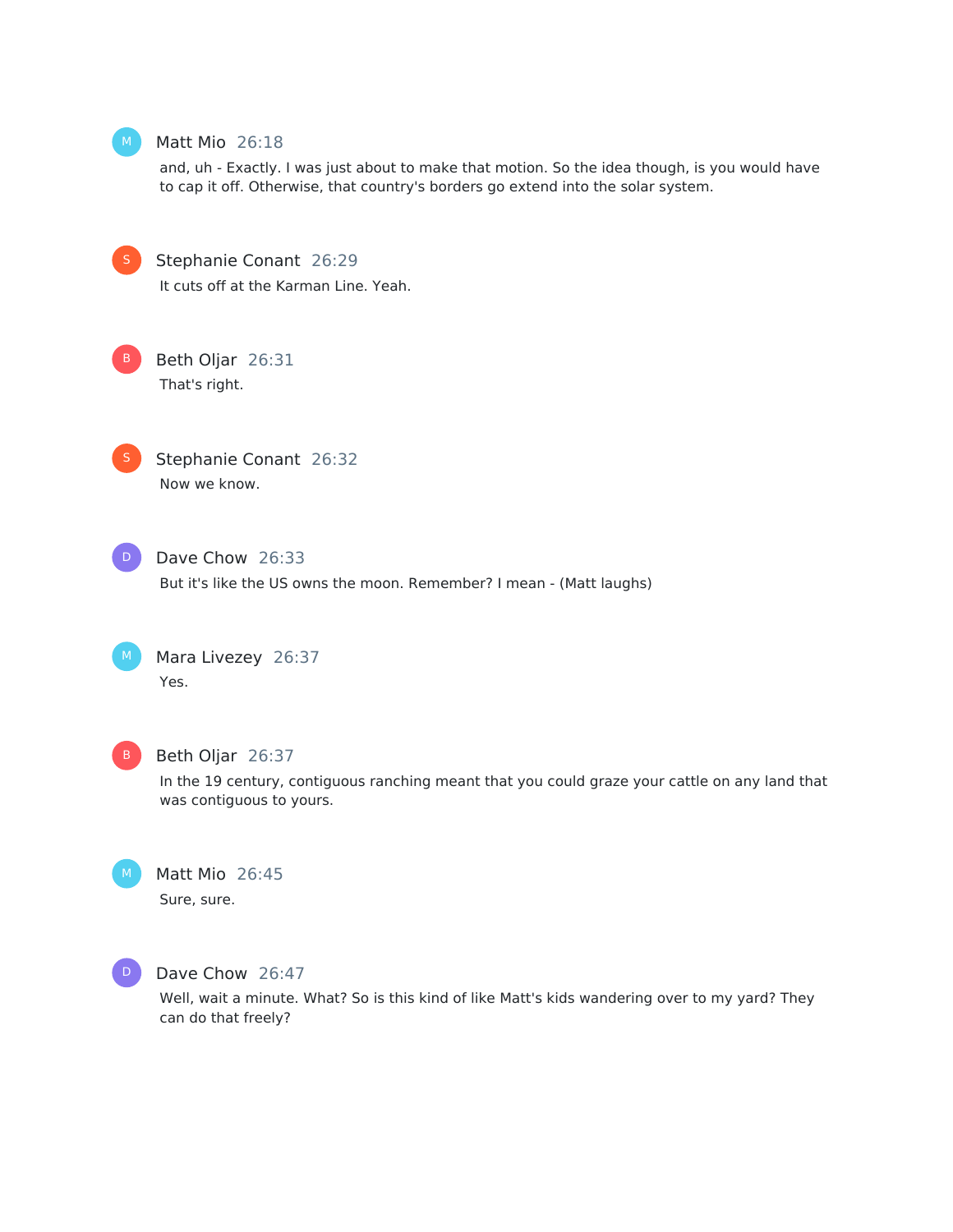### B Beth Oljar 26:53

Correct. If they bring a lawn mower, you will shoo them away. Will you?



### Dave Chow 26:56

Well, not at all.



### Beth Oljar 26:57

That's correct. That was the understanding of a lot of the big ranchers in the West.



### Matt Mio 27:03

Professors: we reached the end of these questions; and it's a great one, because of course, Frank Burroughs and his family always do a fantastic job. What was the first sporting event ever held at Joe Louis Arena, God rest it, December 12 1979?



### Dave Chow 27:21

Well, it's not hockey. Is it?



### Matt Mio 27:22

Hockey would be a good guess, because we missed the JLA quite a bit, but it wasn't actually hockey. It was the other sport they played there a lot.

Dave Chow 27:30 Basketball? D

Matt Mio 27:31 Basketball.



#### Dave Chow 27:33

Not a Pistons game, was it? I don't think they played at the JLA. Did they?

M Matt Min 27:36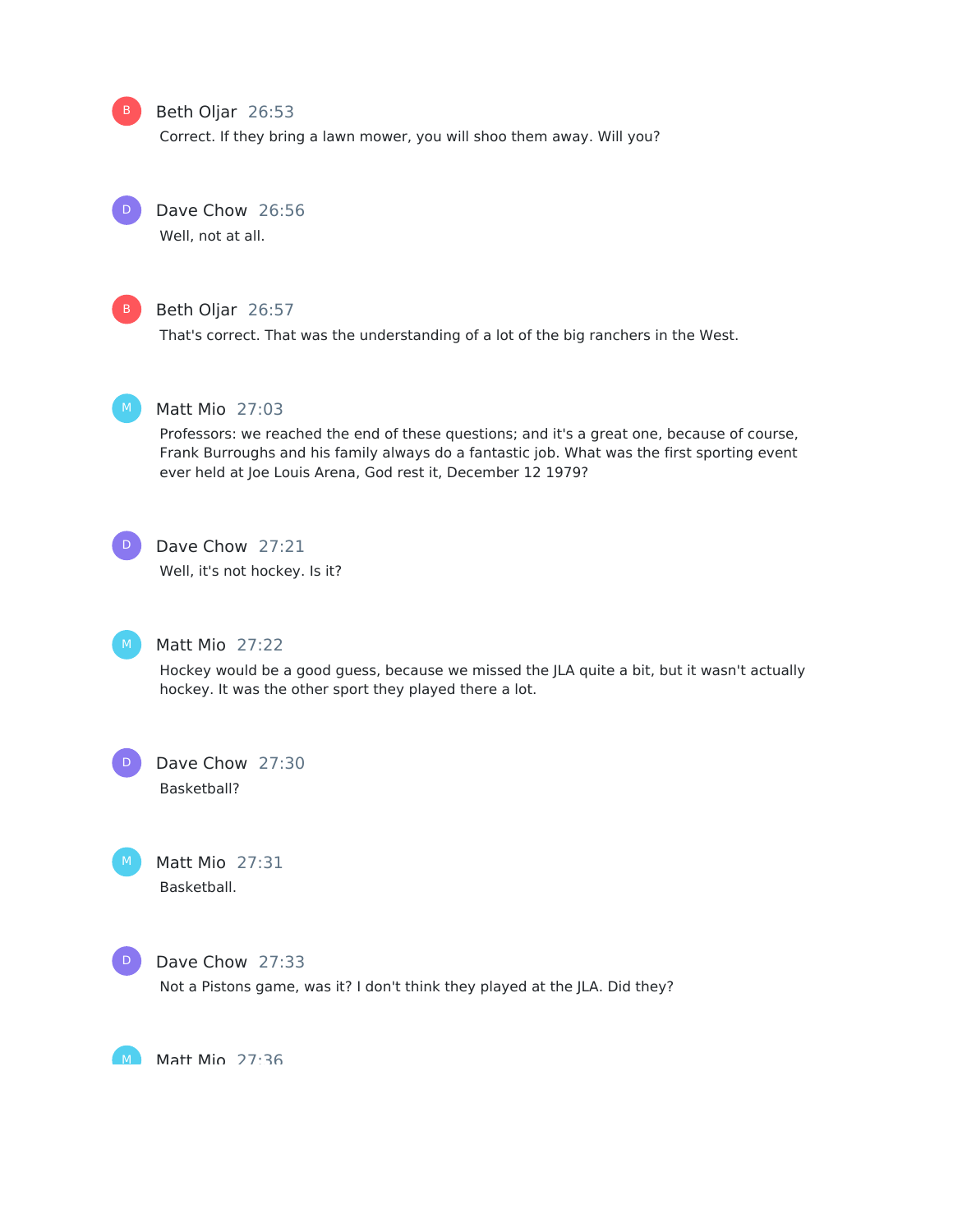|              | $\frac{1}{2} \left( \frac{1}{2} \left( \frac{1}{2} \left( \frac{1}{2} \left( \frac{1}{2} \left( \frac{1}{2} \left( \frac{1}{2} \left( \frac{1}{2} \left( \frac{1}{2} \right) \right) \right) \right) - \frac{1}{2} \left( \frac{1}{2} \left( \frac{1}{2} \left( \frac{1}{2} \left( \frac{1}{2} \right) \right) \right) \right) \right) \right) - \frac{1}{2} \left( \frac{1}{2} \left( \frac{1}{2} \left( \frac{1}{2} \left( \frac{1}{2} \left( \frac{1$ |
|--------------|----------------------------------------------------------------------------------------------------------------------------------------------------------------------------------------------------------------------------------------------------------------------------------------------------------------------------------------------------------------------------------------------------------------------------------------------------------|
|              | Nope. You know, it was the University of Michigan Wolverines defeating by a score of 85 to 72,<br>the University of Detroit Titans. And with that, I think the time has come to say goodbye. Dave -                                                                                                                                                                                                                                                      |
|              | Dave Chow 27:51<br>See ya                                                                                                                                                                                                                                                                                                                                                                                                                                |
| M            | Matt Mio 27:51<br>Beth                                                                                                                                                                                                                                                                                                                                                                                                                                   |
| B.           | Beth Oljar 27:52<br><b>Bye</b>                                                                                                                                                                                                                                                                                                                                                                                                                           |
| M.           | Matt Mio 27:53<br>Stephen                                                                                                                                                                                                                                                                                                                                                                                                                                |
|              | Stephen Manning 27:54<br>Bye                                                                                                                                                                                                                                                                                                                                                                                                                             |
| M.           | Matt Mio 27:55<br>Stephanie,                                                                                                                                                                                                                                                                                                                                                                                                                             |
|              | Stephanie Conant 27:56<br>Goodbye                                                                                                                                                                                                                                                                                                                                                                                                                        |
| M.           | Matt Mio 27:57<br>and Mara                                                                                                                                                                                                                                                                                                                                                                                                                               |
| <sub>M</sub> | Mara Livezey 27:58<br>Goodbye                                                                                                                                                                                                                                                                                                                                                                                                                            |